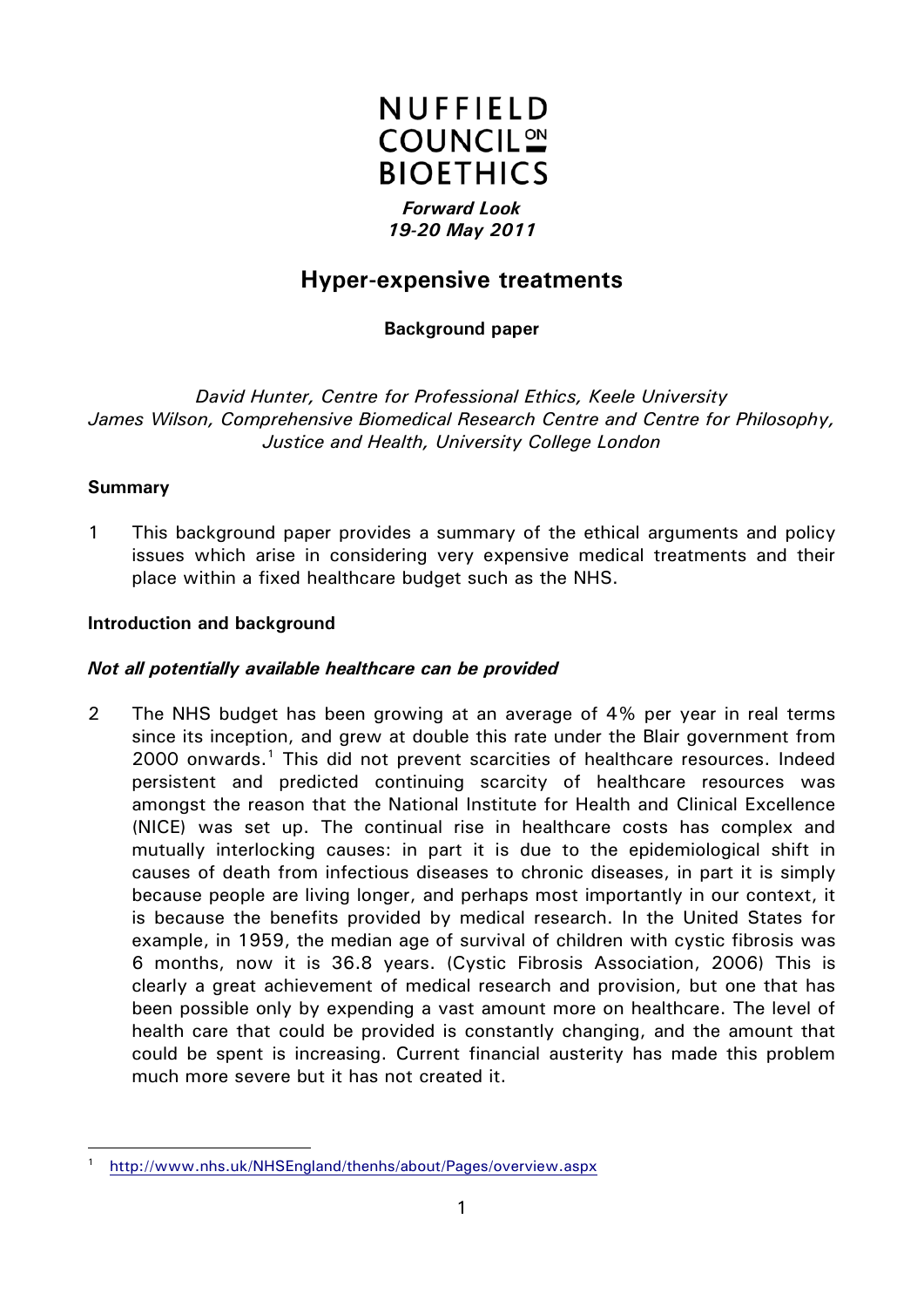3 A regular reaction when faced with the prospect of healthcare rationing is that healthcare rationing is immoral, and that there is an obligation to provide healthcare to everyone who needs it regardless of expense (Hunter 2009)*.* On such a view, if there is scarcity of healthcare resources this is because we are currently not spending enough, and if we did, everyone would have the all the care they need*.* On this view, we could, and should, make healthcare resources abundant. It is widely thought that rationing healthcare is more morally problematic than rationing other commodities, because whenever a healthcare system denies treatment to someone on the grounds of cost "we deny benefits to some individuals who can plausibly claim they are owed them in principle; losers as well as winners have plausible claims to have their needs met". (Daniels, 1994, p.27). However, there is widespread scepticism of the claim that it is feasible to raise healthcare budgets to such an extent that rationing is not required, and the case has been made that healthcare should not be treated as a "bottomless pit" to the detriment of other social goods (Dworkin 2000). On the most prevalent view, some form of healthcare rationing must be taken as a given: what is required is a fair way of distributing treatments given that it will not be possible to provide treatment for everyone who needs treatment.

#### *Hyper-expensive treatments*

<u>.</u>

- 4 This briefing paper focuses on treatments that have a very high cost or hyperexpensive treatments. In this paper, the main examples used are drugs, but in principle, several issues could relate to other treatments as well, such as e.g. surgery. The paper directs most of its attention more specifically to treatments – drugs – which are not only hyper-expensive, but are also very expensive relative to the amount of health benefit they provide: in other words treatments which are both expensive and cost-ineffective.[2](#page-1-0) Providing medical treatments which are very expensive in absolute terms but also provide a very large medical benefit has not usually been thought particularly morally problematic.[3](#page-1-1) Whether high cost treatments which provide high medical returns should be subject to further moral scrutiny is an open question which we return to in paragraphs 31- 36.
- 5 Hyper-expensive treatments are important to focus on as an emerging question in bioethics for two reasons: first, they provide a clear, focused and continuing flashpoint for debates about the rationing of medical treatment, and second, we can expect the numbers of such treatments to rise over the next few years. Such treatments may consume an increasing proportion of NHS budgets unless cost containment measures are taken.

<span id="page-1-0"></span> $2$  Cheap treatments can also be highly cost-ineffective: the only thing that matters for costeffectiveness is the ratio of the cost of the treatment to the benefit it provides.

<span id="page-1-1"></span>An exception to this are transplantations, which have matured into highly effective yet very expensive treatments and which came under significant moral scrutiny because of their methodology, their cost and the scarcity of organs when they were first introduced into wider clinical practice.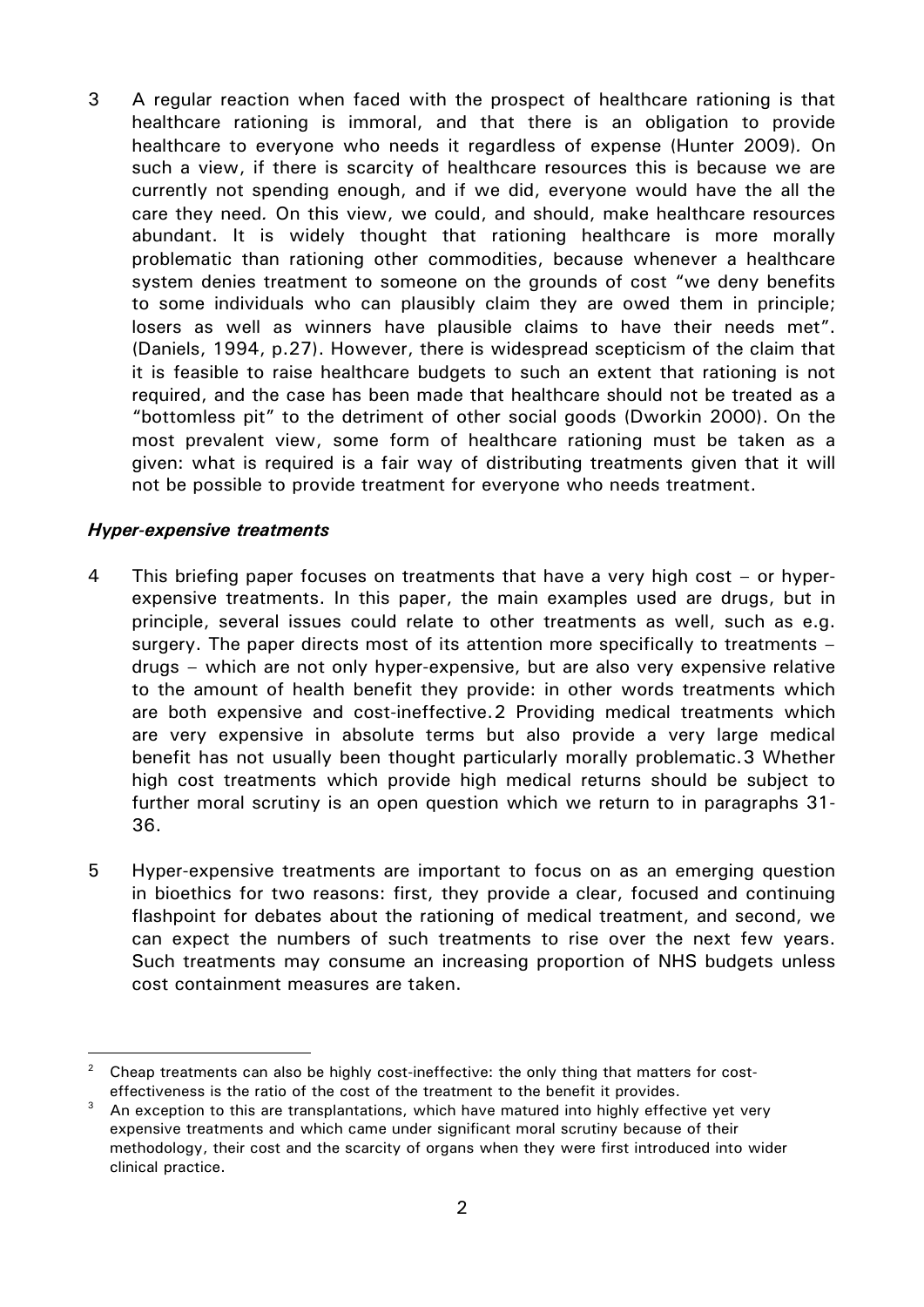6 Many hyper-expensive treatments will be for rare conditions (or "orphan diseases"): examples would be of Enzyme Replacement Therapy for Gaucher's disease or for Pompe's disease. $4$  However orphan diseases are arguably not such a great problem: they are by definition of low prevalence, and so even if each individual person with the orphan condition is very expensive to treat, the overall outlay will not be excessive. What is more challenging from a cost perspective are drugs for conditions of a higher prevalence than orphan conditions, but which are nonetheless very expensive. Avastin (bevacizumab), a drug for the treatment of colorectal cancer, provides a good example of this kind of hyperexpensive treatment. NICE estimated that 6,500 people per year would be eligible for the drug, and that it would cost £20,800 per patient, so the total cost would £135 million per year. (NICE 2010) When used as a first-line treatment, Avastin increases overall average survival by 1.4 months when compared to the current standard of care (XELOX and FOLFOX-4). When used as a second line treatment, Avastin increases overall survival by 2.2 months. (NICE 2010) The total NHS drugs budget is £11billion per year, and so funding Avastin alone would be expected to make up more than 1% of the current NHS drugs budget.

#### *The idea of an opportunity cost*

7 Perhaps the most fundamental concept in discussing fair allocation of healthcare resources is that of an *opportunity cost.* The opportunity cost of a choice is what one must give up in order to make that choice. When we are allocating costs out of a fixed and limited healthcare budget, then money spent on one treatment is money that cannot be spent on something else. If we take the case of Avastin, the opportunity cost of providing this drug on the NHS at a cost of £135 million per year is the medical benefits that we could provide if we were to spend this £135 million on something else. This £135 million could provide sizable health benefits for others.

#### **Why are some treatments hyper-expensive?**

- 8 This section gives background on the economics of drug pricing: it explains why it is necessary to provide patents as incentives for pharmaceutical innovation; how a patent system allows companies to charge very high prices for patented goods; and gives a brief overview of the Pharmaceutical Price Regulation Scheme, which is currently used to regulate drug prices in the UK, and its proposed successor, Value Based Pricing. There are broadly three factors that contribute to the existence of hyper-expensive drugs, each of which will briefly be explored below.
	- Monopoly pricing based on patenting

<span id="page-2-0"></span><sup>&</sup>lt;u>.</u> In the EU the official definition of an orphan disease is one which has a prevalence of less than 5 persons in 10,000 in the European Union. (European Parliament and Council Regulation (EC) No [141/2000.](http://eur-lex.europa.eu/LexUriServ/LexUriServ.do?uri=CELEX:32000R0141:EN:NOT#_blank)) It is estimated that there are between 6000 and 7000 rare diseases which meet the EU criteria, with about five new ones being added to the medical literature every week.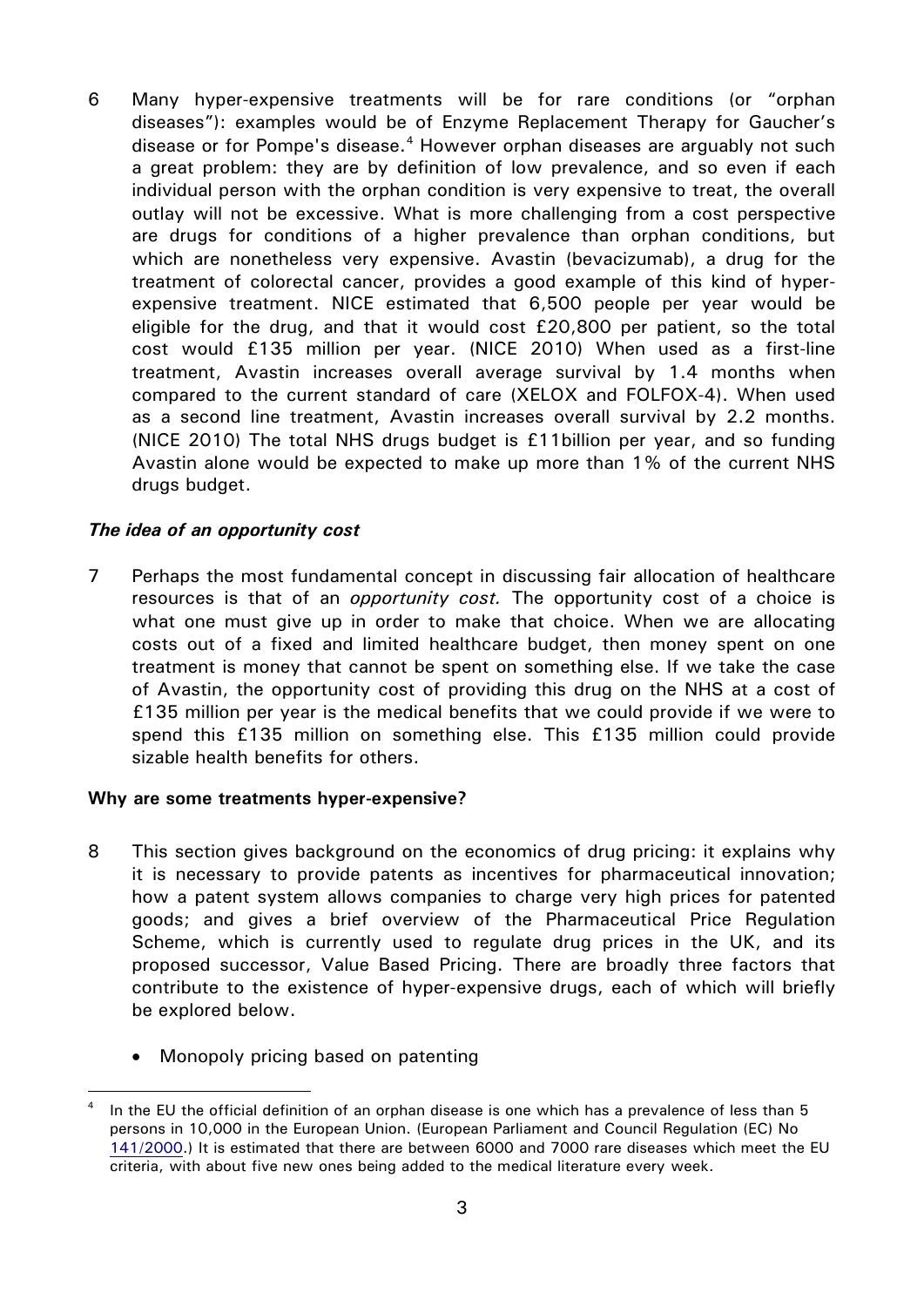- Cost of research and development (R&D)
- Cost of Production

-

## *Patents as a way of incentivising treatment development*

- 9 Drugs are what economists call public goods, in that they are non-rival and nonexcludable goods (non-rival means that one person's use does not interfere with another person's use of the product; non-excludable means that it is difficult to prevent the use of a product (i.e. drug formula) without permission). Standard economic theory (and much of real life experience) tells us that, unless we do something to incentivise their production we should expect an underproduction of public goods. It would be irrational (in self-interested terms) for a developer to expend her time and money creating a public good, given that everyone else will be able to benefit from the public good as much as her. It is easier to allow someone else to do the hard work, and then take a free ride on their efforts. But of course, it will tend to be irrational for anyone else to put the effort in either; and so there is a severe risk of under-creation of such goods. Even where such goods are produced, it will usually be rational for the inventor to try to keep the underlying processes and ideas secret, so that she can reap an advantage for her work. $5$
- 10 Drug discovery is an expensive process: if we include the costs of pharmaceutical companies' failures and marketing, the cost of bringing a new drug to market is estimated to be \$802 million. $6$  An adequate amount of drug development is very unlikely without the introduction of incentives. Patents aim to solve the problem of underprovision by making patented inventions *excludable* and *public.* Provision to exclude others from the good is an incentive to do the necessary research and development to create useful new inventions, because it ensures recouping development costs (and return a profit) by charging others for access to the good. In order to gain a patent, the patent holder has to share the underlying knowledge of how the process or product can be made with everyone, thus avoiding the problem of secrecy.
- 11 A patent is a legalised temporary monopoly. Monopolies are in general frowned upon by economists because of the power the monopoly holder has to extract economic rent from those who buy the product. In a competitive market, prices are kept down by competition: companies will seek to differentiate themselves in the market by offering goods either at a higher quality, or a lower price, with the net result that (in an efficient market) profit margins are low. Where we have a

<span id="page-3-0"></span>In the past there have been some quite significant cases of the withholding of medical information tied to this problem. Most famously, the Chamberlen family kept the discovery of the obstetrics forceps secret for more than 100 years, in order to protect their midwifery business. (See Moore 2007).

<span id="page-3-1"></span> $6$  This figure is from a widely cited report by DiMasi, Hansen and Grabowski (2003). Adams and Brantner (2006) found a wide variance between \$500 million to over \$2 billion, depending on product drug developed, and the developing firm.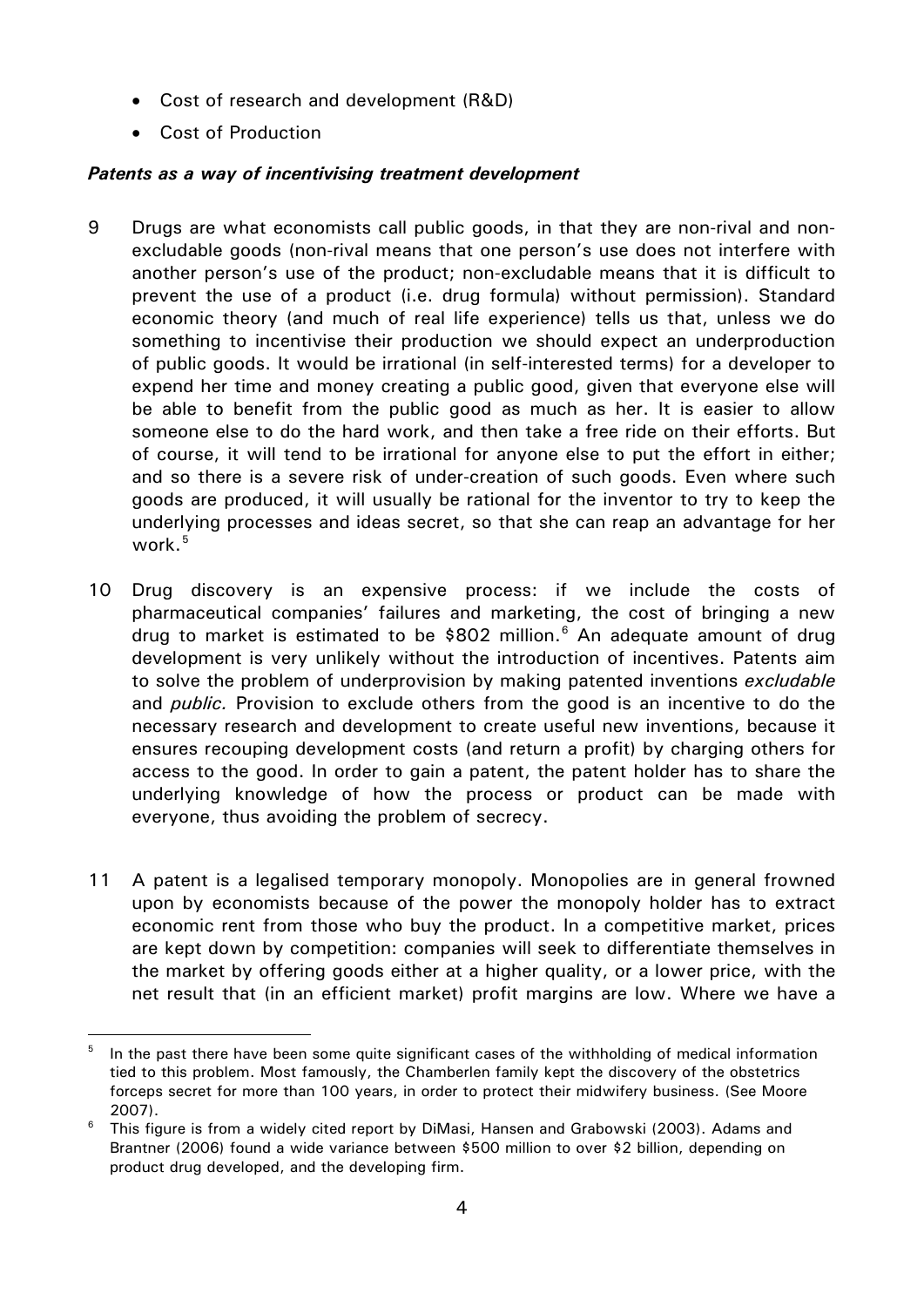monopoly, there is no reason to think that the price charged for a good will bear any relationship to the marginal cost of production. This point is worth bearing in mind when we think about hyper-expensive drugs: one reason why a particular hyper-expensive treatment has such a high price might be that this is a price drug companies feel that market will bear it, rather than this being the price that is necessary for the company to recover its research and development costs. This issue has recently become very heated in relation to the pricing of orphan drugs, with a special issue of the BMJ devoted to it in 2010. When BioMarin was awarded a European orphan licence for amifampridine (Firdapse), "a slightly modified version of 3,4-diaminopyridine, which is unlicensed but has been used for more than 20 years to treat two rare diseases, Lambert Eaton myasthenic syndrome (LEMS) and congenital myasthenic syndrome," price rises were enormous. Treatment of a patient with diaminopyridine cost £800-£1000 per year, but BioMarin charged £40 000-£70 000 for amifampridine. (Hawkes and Cohen 2010). As the BMJ editorial put it, "a company needs only to find an unlicensed drug and license it for use in a rare condition, citing little more than pre-existing evidence of its use in clinical practice. With minor adjustments to the product and new packaging, a modestly priced drug suddenly becomes unaffordable." (Godlee 2010) So one ethical question is: are some drug companies abusing their monopoly position to charge unjustifiably high prices?

#### *Treatment Development Costs*

<u>.</u>

12 Drug discovery and production is an immensely complex process. For the purposes of this paper it can be split into two questions: how much does it cost to make the first pill? And how much does it cost to make the next pill? As noted, the best estimate for how much it costs to produce the first pill is \$802 million. (DiMasi, Hansen and Grabowski (2003). Whilst manufacturing costs differ for different drugs, it is universally the case that the marginal cost of production of a patented drug is only a small fraction of its sale cost. Companies need to sell each pill at a cost much higher than the marginal cost of production in order to recoup their research and development costs, and return a profit. Whilst the patent term is 20 years, companies file their patent claim early in the drug development process. It takes between 8-13 years from the filing date to the point at which the drug actually becomes available for sale.<sup>[7](#page-4-0)</sup> The net result is that once a new drug comes onto the market and is available for sale, the effective patent term will be somewhere between 7-12 years. From the point that a generic is available, the branded drug will become much less profitable for the company who developed it. Hence pharmaceutical companies aim to recoup the costs of drug development and earn their profits in the effective patent time window. Inevitably the prices of patented drugs must be vastly greater than their marginal cost of production. All this means that determining what counts as a fair price for a drug is fraught with difficulty. Is it fair for drug companies to seek

<span id="page-4-0"></span><sup>7</sup> This period is composed of the clinical research and development phase (2–10 years), with an average of 5 years, and gaining approval from the relevant national drug regulator such as the FDA, or MHRA (2 months–7 years), with an average of 2 years. For an overview, see Dickson and Gagnon (2004).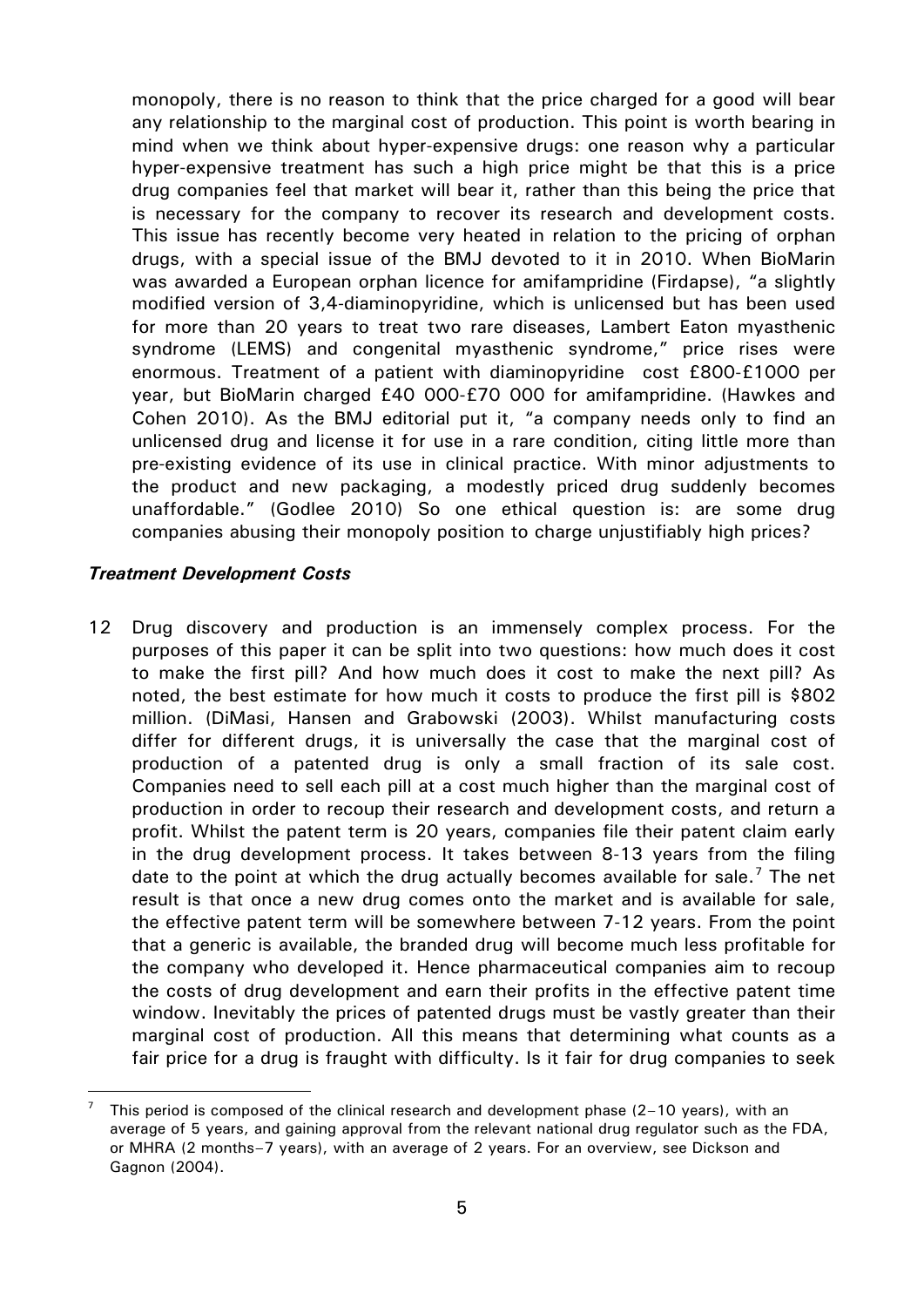to maximise their profits by charging whatever prices they think the market will bear? Or should there be some a requirement that drug companies can only charge prices that are 'reasonable', or that relate to the effects of a drug?

- 13 In the UK, prices of branded medicines have been regulated by the Pharmaceutical Price Regulation Scheme (PPRS) since 1957. PPRS is a voluntary agreement between the Department of Health and the pharmaceutical industry.<sup>[8](#page-5-0)</sup> It has typically been renegotiated every five years (most recently in 2009), and aims to strike a fair balance between allowing companies to make a reasonable profit, and obtaining reasonable prices for the NHS.<sup>[9](#page-5-1)</sup> (DOH 2009)
- 14 This process has been more recently thought to be problematic because "freedom of pricing for new drugs puts the NHS in the position of either having to pay high prices that are not always justified by the benefits of a new drug, or having to restrict access." (DOH, 2010) Under the proposed replacement, Value Based Pricing, the government would set out what it is willing to pay for certain kinds of drugs on the basis of their social value, and manufacturers would respond to these pricing signals.

#### *Cost of Treatment Production*

15 While, as noted above, the cost of production of drugs is often marginal compared to the cost of R&D related to establishing a new treatment, in some cases treatments might be hyper-expensive simply because the costs of production for individual treatments, not including R&D expenses, are extremely high. This may increasingly be the case as more individually targeted treatments are developed, and when treatments beyond the boundaries of pharmaceutical agents are considered. (Nuffield Council, 2003) For example, more 'exotic' health interventions that are being researched such as stem cell therapies could in principle be very expensive treatments purely on production costs alone, at least initially.

#### **QALYS as a Measure of Health Benefit**

<u>.</u>

16 A key element when assessing healthcare resources is measuring and comparing the healthcare benefits that can be obtained from different interventions. Whilst there are other ways of measuring health benefit, $10$  the Quality Adjusted Life Year (QALY) is the one currently most used (including by NICE). The use of QALYs is intended to capture not only the impact of treatments on mortality but also on morbidity. One year of healthy life is one QALY, whilst a year of unhealthy life is worth less than one QALY. In order to determine how much

<span id="page-5-0"></span>The Secretary of State has statutory powers to act against companies who do not sign up

<span id="page-5-1"></span> $9$  The PPRS works by setting a target return on capital (ROC), currently 21%, and a margin of tolerance around this (140%) of the ROC target. Any profit above and beyond the margin of tolerance is repayable to the Department of Health. Conversely, if a company's profits are below 40% of the ROC target, they can apply for a price increase.

<span id="page-5-2"></span><sup>&</sup>lt;sup>10</sup> For a good overview of the terrain, see Gold, Stevenson and Fryback (2002).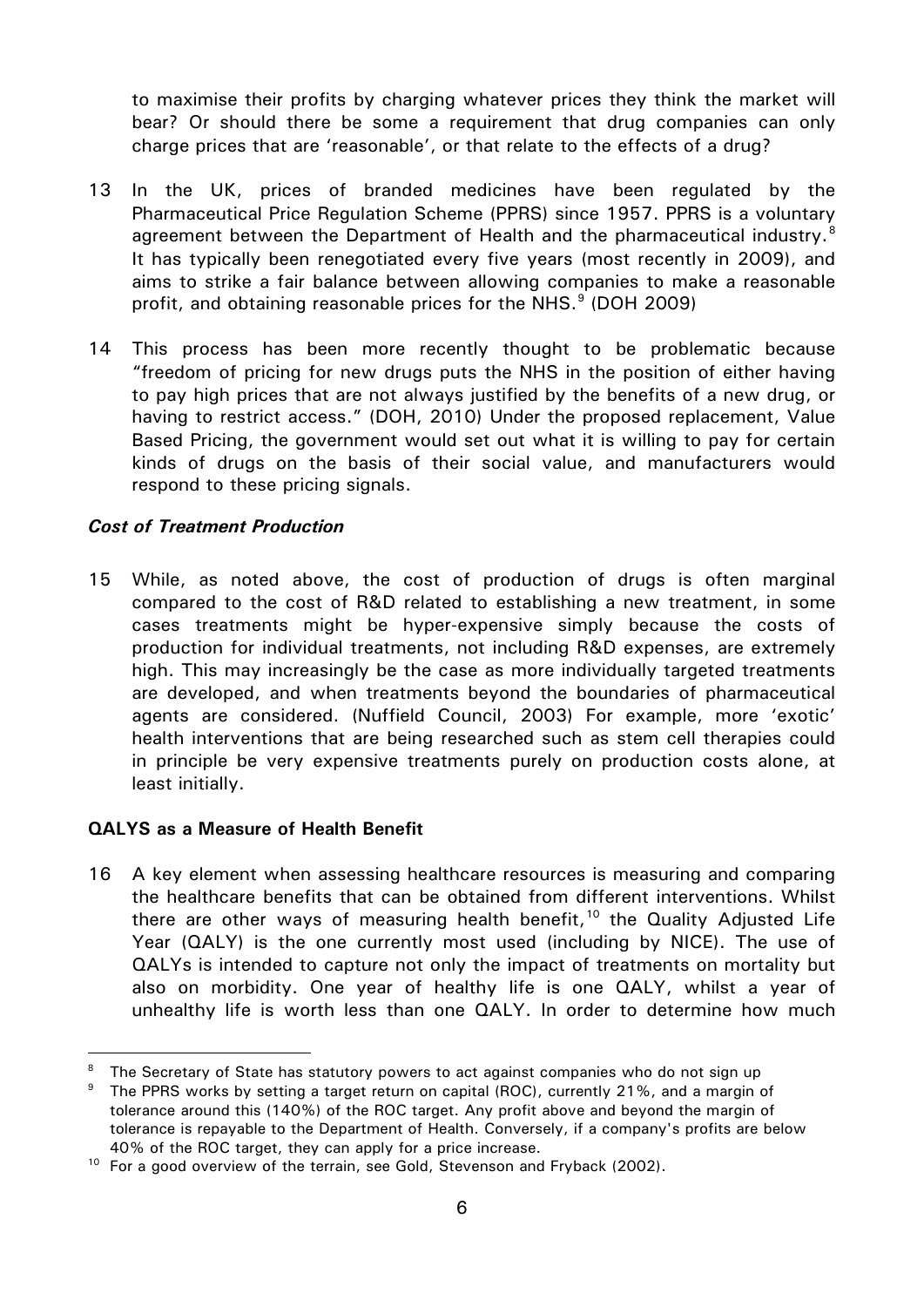less, health economists use a two stage process to determine the QALY score for each condition (classification of health states according to quality of life, and scoring/rating particular health states). The QALY methodology presupposes that health benefits can be summed and compared across individuals.

#### *QALYs and conceptual problems*

- 17 There are some unresolved conceptual problems in measuring QALYs. First, there is the problem of adaptation effects: evaluations regarding the severity of particular health state differ between those who are in that state and are used to it and those who just imagine being affected. Someone who is thinking about what it would be like to be a wheelchair user may well rate this state as worse than the person who has adapted to this life. This raises a deep methodological question: whose view of how bad the condition is to be in should we take for our public policy purposes in measuring health—those who have adapted to the condition, or those who are merely imagining what it would be like?<sup>[11](#page-6-0)</sup> Second, there is the fact that QALYs only measure *health* benefit, and so are difficult to use to compute how we should measure health gains against other benefits. There is a potential risk that QALYs do not take proper account of non-health benefits of treatment, as is examined further in paragraph 30.
- 18 Moreover, QALYs provide a measure of health benefit. With regard to that, the QALY methodology commits us to the claim that the option which generates the most QALYs generates the greatest health benefit. However, using QALYs to measure health benefit does not commit us to the claim that the goal of a health system should be to maximise the number of QALYs. NICE is explicit that maximising QALY cost-effectiveness is only one of the values that it brings to bear on is decisionmaking process. Other principles it adheres to are set out in its *Social Value Judgements* document.<sup>[12](#page-6-1)</sup> However, the selection of such additional values is controversial.
- 19 Despite the fact that the QALY presents various problems as a measure of health benefit, there is currently no less controversial way of measuring health benefit.

#### *Cost effectiveness*

<u>.</u>

20 Given both the cost of a particular treatment, and an account of how many QALYs the treatment will provide to the reference class of patients, it is simple to work out how much the treatment costs per QALY gained. When NICE appraises new drugs it is primarily interested in incremental cost effectiveness ratios: that is comparing the cost per QALY of a new treatment to the standard treatment. The kinds of hyper-expensive treatment focused on here will have an incremental cost-effectiveness ratio of well over £30,000 per QALY.

<span id="page-6-0"></span> $11$  See Schwartz (2005) for a good overview of this literature.

<span id="page-6-1"></span><sup>&</sup>lt;sup>12</sup> http://www.nice.org.uk/aboutnice/howwework/socialvaluejudgements/socialvaluejudgements.jsp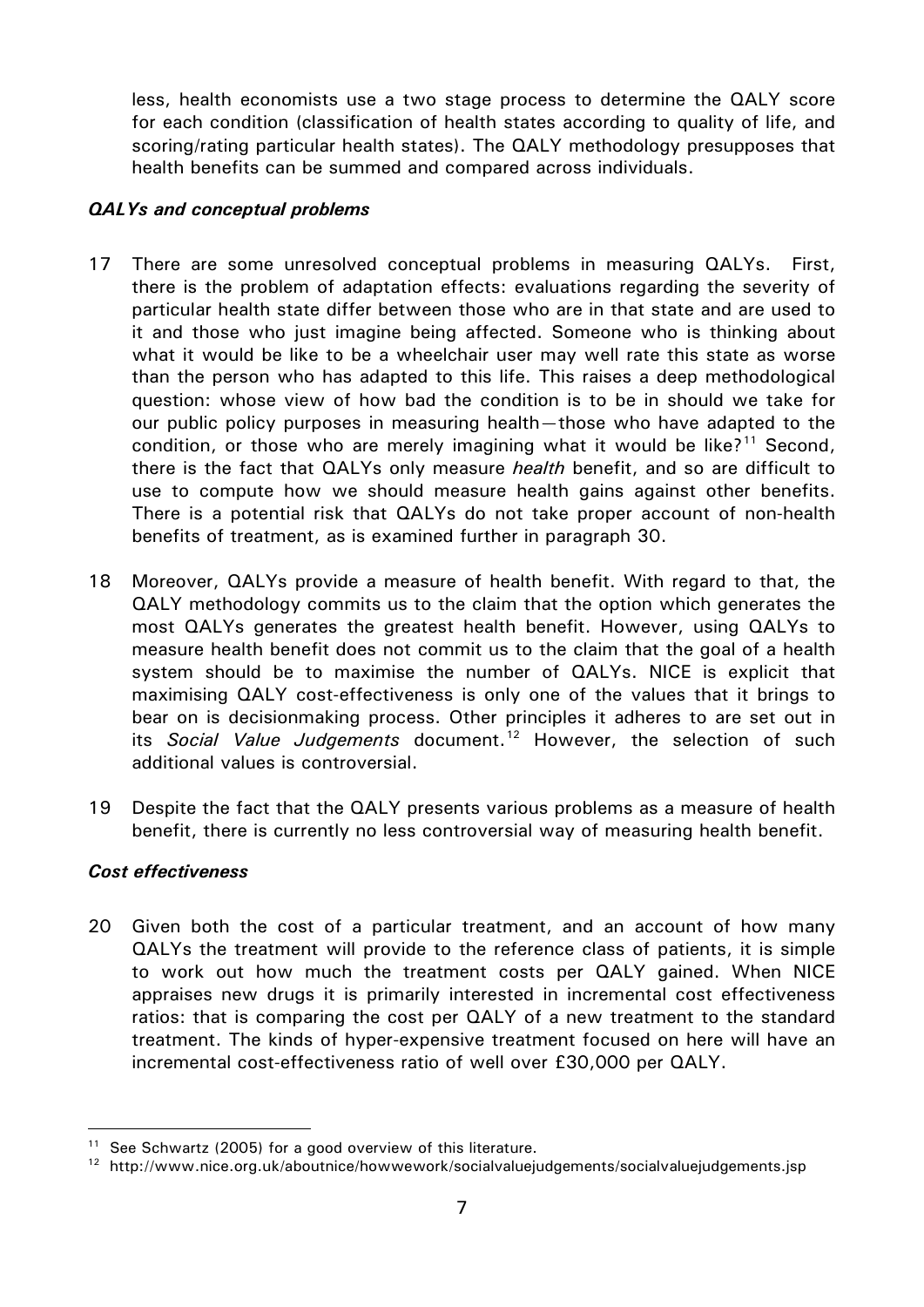- 21 Treatments can lack cost effectiveness in a variety of ways. Firstly they might simply have positive but minimal effects for all of the patients who are prescribed them such that despite being marginally good for the patients the cost of the treatment means that NICE does not approve them. The effects of the treatment might also be unevenly distributed within the patient group, such that some patients benefit greatly from the treatment but the majority shows no benefit at all. Hence these treatments, while not cost-effective at the reference class level, would be cost-effective if the individual patients who would benefit could be identified and the reference class thus refined.
- 22 In addition there is a concern that measuring the cost-effectiveness of hyperexpensive treatments solely in terms of cost per QALY generated may miss something significant about the value of providing them. For instance carers for those with Alzheimer's disease consistently argued against the NICE ruling on Aricept that the improvement that the drug provided, whilst small in QALY terms, was significant in other terms: as one carer put it, "Aricept doesn't prolong life but it masks the symptoms, so that more of the person's personality is retained. They are more of the person that they were for longer, and for a relative or a carer – a wife, husband, son or daughter – that's massive, because Alzheimer's pulls on your heartstrings, because you witness the decline of your loved one."<sup>[13](#page-7-0)</sup>

#### **Ethical issues: Arguments against providing hyper-expensive treatments**

#### *The value of health*

-

- 23 Many of the ethical objections to high cost treatments are on the basis of their relatively weak cost effectiveness when compared to other, less expensive treatments. However, there may be distinctive ethical issues raised by treatments which are high cost but also highly effective – for example, if end stage cancer drug treatments were developed that extended life reliably beyond the aforementioned example of Avastin. If these drugs were priced as antibody cancer treatments are priced today and they were available on the NHS, this would have significant impact on drug spending.
- 24 The first ethical issue arising in this context is a broader, 'macro' question of how much value should be placed on health as opposed to other goods that society might expend public funds on – that is how much funding should be available for treatments, since it would be possible to provide more end stage cancer treatments by sacrificing other public goods like education. It has been argued by some that health deserves special priority. (Daniels, 2008) In contrast, others have argued that given the interconnectedness of health and other public goods impacting on health, it does not make sense to give special priority to healthcare, even if we give priority to health. (Segall, 2010; Wilson 2009)

<span id="page-7-0"></span><sup>13</sup> http://www.guardian.co.uk/politics/2010/oct/06/alzheimers-drugs-nhs-government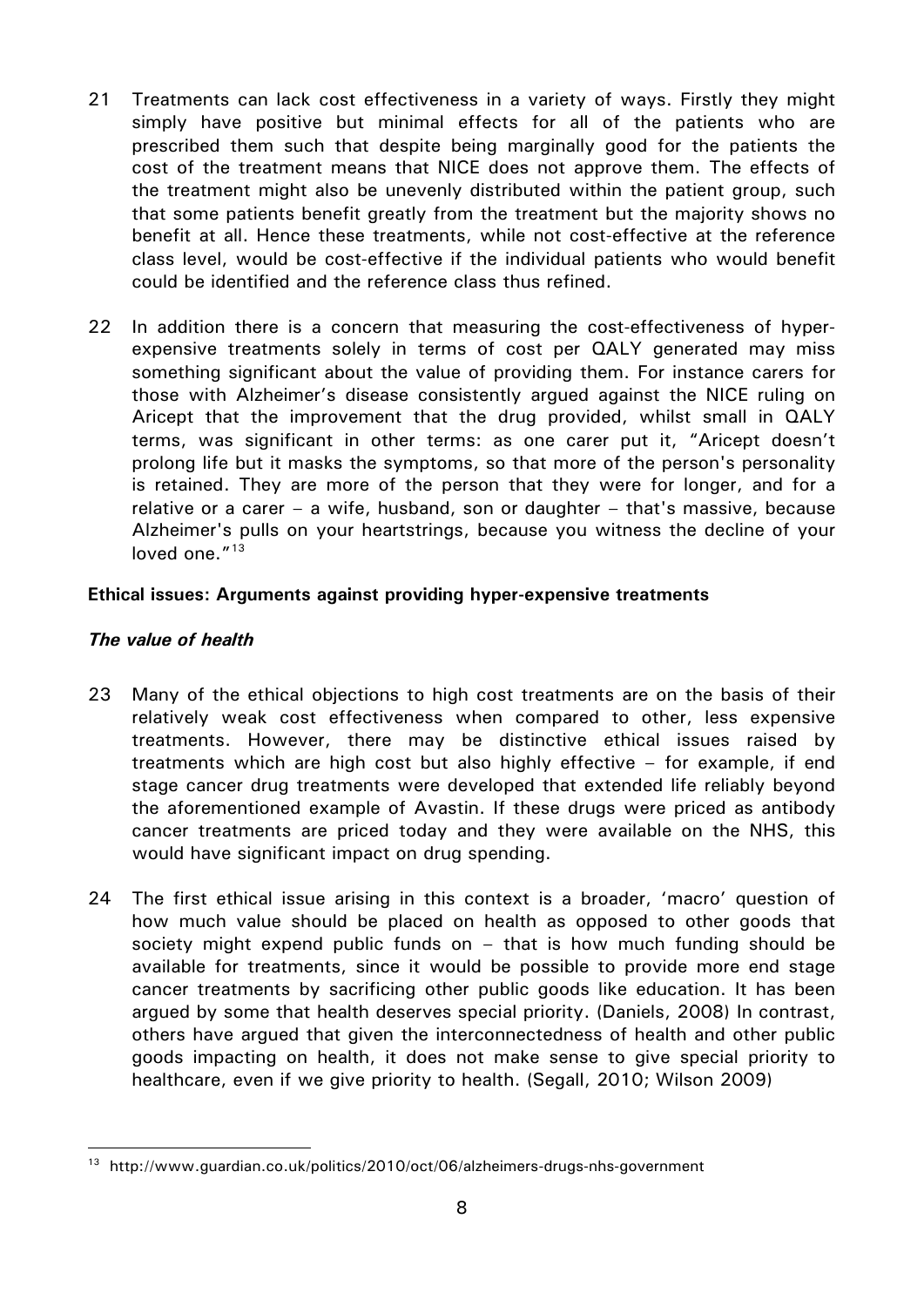#### *Aggregate cost and fairness*

25 The second issue is that of how to deal with health care allocation when it is impossible to provide a treatment to all who would benefit from it. Given the number of cancer patients in Britain, it will very difficult to provide life-extending end stage treatments to all who would benefit because of sheer cost. This raises questions of fairness. Who should receive the treatment, and why? How should relative benefits be weighed? And how should decision making work at the 'micro' level of individual patients and patient groups?

#### *Solidarity*

26 The final issue that is raised is the question of solidarity and the value of the putative values of the NHS. These are often expressed in sentiments such as "high quality treatments for all". It might be thought that on these grounds, despite of their cost effectiveness the introduction of novel end stage cancer treatments ought to be resisted unless they can be funded for all who could benefit from it.

#### *Low cost effectiveness*

- 27 Most hyper-expensive treatments are of low cost effectiveness. The majority of ethical objections to providing hyper-expensive treatments are based on the fact that a healthcare system would be able to provide more benefits elsewhere for the same cost. When a healthcare system chooses to fund a low costeffectiveness treatment over a more cost-effective one, the live-years saved will be outweighed by those that could have been saved doing something else. Allowing low cost effectiveness treatments would appear to be immoral from the perspective of maximising consequentialism – as we would deliberately be doing less good than we could be.
- 28 However maximising consequentialism is controversial as an overall moral outlook,<sup>[14](#page-8-0)</sup> and adopting maximisation of QALY cost effectiveness as the only principle of distribution would have some highly counterintuitive results. In the late 1980s the Oregon Health Services Commission attempted to draw up a list of priorities for Medicaid provision. The initial priorities list was drawn up on the basis of cost effectiveness analysis, and contained a number of strange results: capping teeth was ranked as higher priority than appendectomy (because it was

<span id="page-8-0"></span><sup>-</sup><sup>14</sup> Maximising consequentialism is the name given to the class of moral theories which hold that that the only thing that matters is the *consequences* of actions, and that hence the right thing to do is to perform the action that *promotes the best consequences*, impartially considered. The largest challenge for maximising consequentialism to overcome is what John Rawls (1999) called the "separateness of persons objection": at the deepest level the consequentialist does not believe that it is people who matter, but rather the amount of wellbeing in the universe. The amount of wellbeing in the universe can sometimes be increased by means which seem to be intuitively immoral.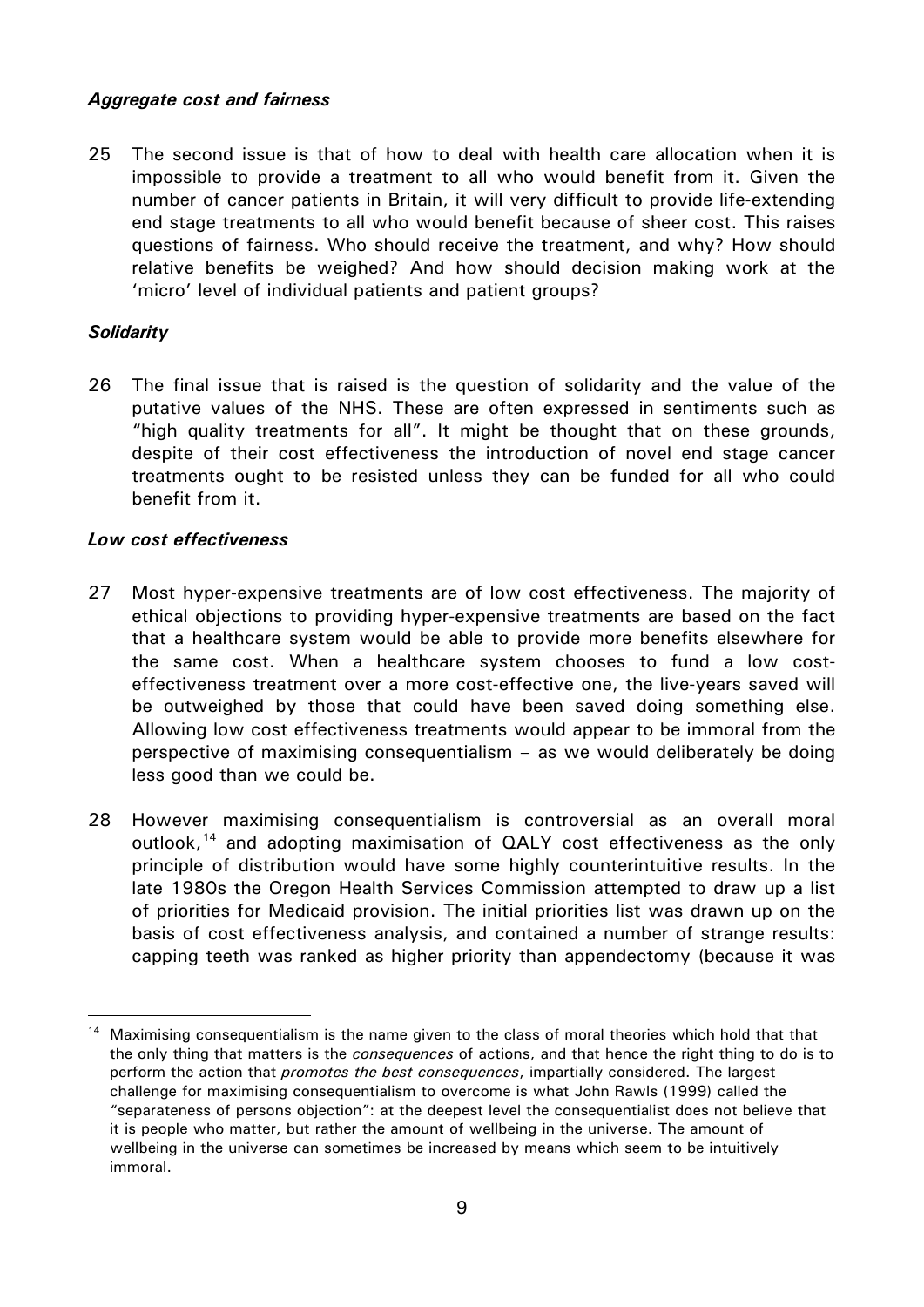more cost-effective in QALY terms).<sup>[15](#page-9-0)</sup> If a healthcare system were to take QALY maximisation as its only goal it would not just be hyper-expensive treatments which it would have to give up on, but also *any* treatment which was less than optimally cost-effective: this would mean that many areas of medical care, such as palliative care, which do not generate many QALYs for their cost, would have to be dropped. $16$ 

#### *Better alternatives?*

29 Clinical care is sometimes compared to an ambulance at the bottom of a cliff, while public health is compared to a fence at the top of the cliff. Some argue that a focus on hyper-expensive treatments would inappropriately focus attention on clinical endeavours and indirectly threaten other forms of health care such as public health and interventions in things like the social determinants of health – which while not clinical might prevent both far greater harms, but also the need for the clinical intervention in the first place.<sup>[17](#page-9-2)</sup> (Mann, 1997; Marmot, 2005)

#### *Discrimination*

<u>.</u>

- 30 Some positions endorse the claim that providing hyper-expensive treatments of low cost effectiveness is morally wrong – at least in certain circumstances – because it amounts to unfair discrimination in favour of those who have expensive-to-treat conditions. Healthcare systems are faced with a situation where they cannot meet everyone's medical needs: whatever they do, someone's medical needs must go unmet. Proponents of the argument from discrimination ask if there is reason to think that treating people who have a condition which requires a hyper-expensive treatment is *per se* morally more urgent than those who have cheaper to treat conditions. If morally speaking, there is no reason to think that patients who require hyper-expensive treatments have more morally urgent claims simply in virtue of the fact that their condition is expensive to treat, they argue that the decision to save a fewer number with a hyper-expensive condition rather than the larger number of people with a cheaper to treat condition amounts to wrongful discrimination against those with cheaper to treat conditions.
- 31 A key question which underlies this argument is: what does it mean to treat people as equals when it comes to the allocation of scarce healthcare resources? On one reading we treat people as equals by giving equal priority to claims to

<span id="page-9-0"></span><sup>&</sup>lt;sup>15</sup> Moreover, a policy of maximising the number of  $QALYs$  has been argued to be ageist: if we think about an intervention such as a hip replacement which can provide health benefits for a period of fifteen years, we will generate more expected QALYs if we give the intervention to someone who is expected to survive for a further fifteen years, than if we give the intervention to someone who will only be expected to survive for another three years.

<span id="page-9-1"></span><sup>&</sup>lt;sup>16</sup> For more on palliative care and QALYs, see Hughes 2005.

<span id="page-9-2"></span> $17$  The social determinants of health hypothesis is that social factors such as relative income inequalities have profound effects on health outcomes, and is based largely on research such as the Whitehall study. (Marmot, 1991)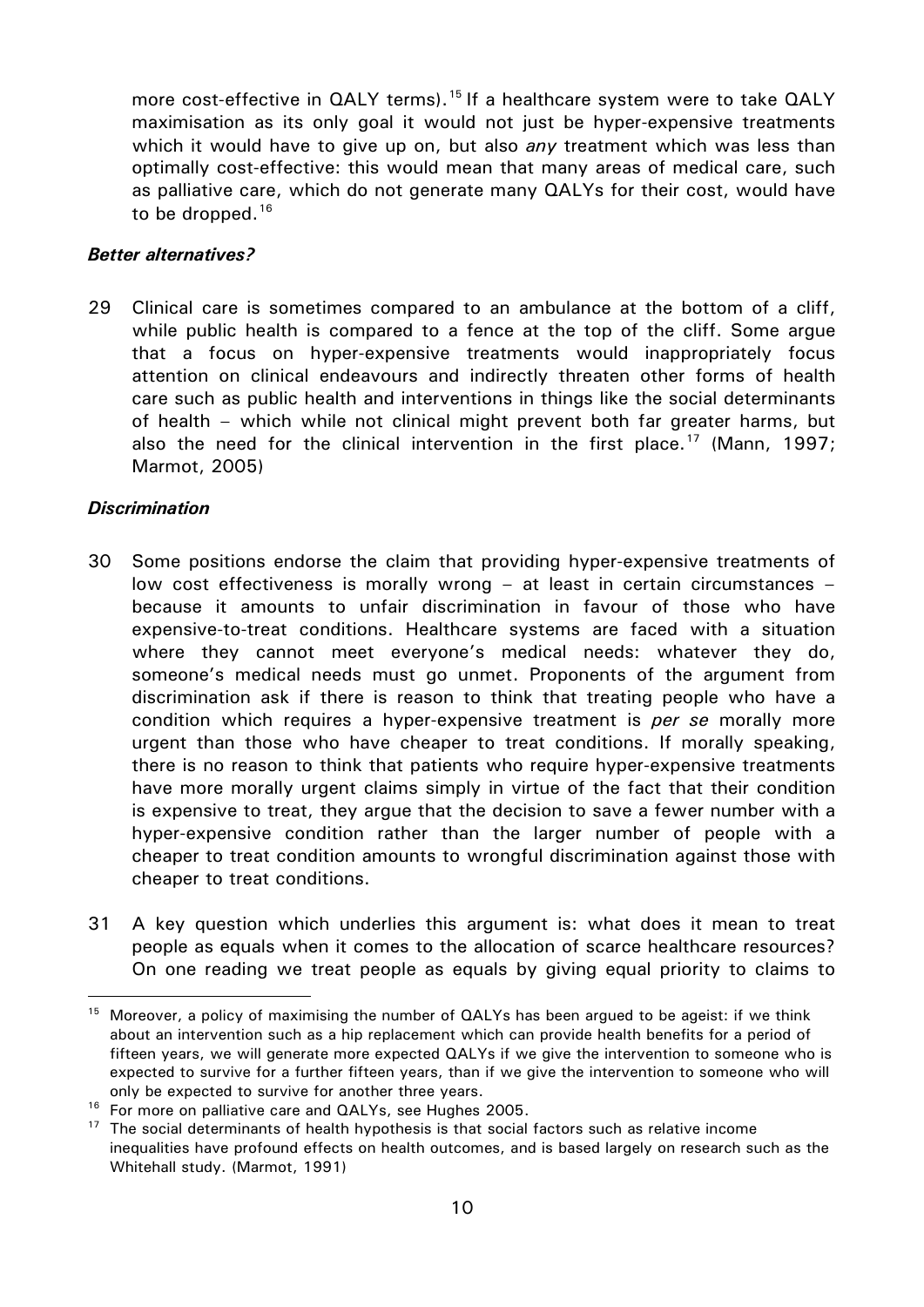medical treatment of equal moral urgency, where the moral urgency of a claim to treatment is treated as wholly separate from the question of much it would cost to fulfil that claim to treatment.

32 However, this is not the only way to understand the value of equality in this context: those who think that we *should* provide hyper-expensive treatments also appeal to the value of equality – though in a number of different ways, as is discussed in the next section.

#### **Ethical issues: Arguments in favour of providing hyper-expensive treatments**

#### *Arbitrariness of costs*

-

- 33 One way to argue that the value of equality supports paying for hyper-expensive treatments, rather than opposes it, appeals to the claim that the fact that one condition can be treated cost effectively whilst another cannot is arbitrary from the moral point of view. On such a view, to treat people as equals is to avoid giving one preference over another for morally arbitrary reasons. On this view, the fact that the people with condition A require 10 times more resources for their condition to be treated than people with condition B is a matter of bad luck for the people with condition A. When people have a disability and are poor 'converters' of resources into wellbeing, it is generally thought that what they need is a greater share of resources so that they can be brought up to the same level of opportunity for welfare as others. Applying the same logic, we could argue that the fact that the person with the expensive to treat condition is a poor converter of resources into QALYs should not be a reason to abandon them. Refusing to do so might amount to saying that we do not care about *people* in our health care system, but just about cost effectiveness.<sup>[18](#page-10-0)</sup>
- 34 Ronald Dworkin makes a helpful distinction between (a) the right to equal treatment, "which is the right to an equal distribution of some opportunity or resource or burden" and (b) the right to treatment as an equal, "which is the right, not to receive the same distribution of some burden or benefit, but to be treated with the same respect and concern as anyone else." He argues that it is the right to treatment as an equal which is more fundamental: "If I have two children, and one is dying from a disease that is making the other uncomfortable, I do not show equal concern if I flip a coin to decide which should have the remaining dose of a drug. This example shows that the right to treatment as an equal is fundamental, and the right to equal treatment, derivative." (Dworkin 1977, p. 227)

<span id="page-10-0"></span><sup>18</sup> For this argument, see Gericke, Riesberg and Busse, 2005, p.165: "many would uphold that society has a moral obligation not to abandon individuals who have had the bad luck to be affected by a serious but rare condition for which no treatment exists".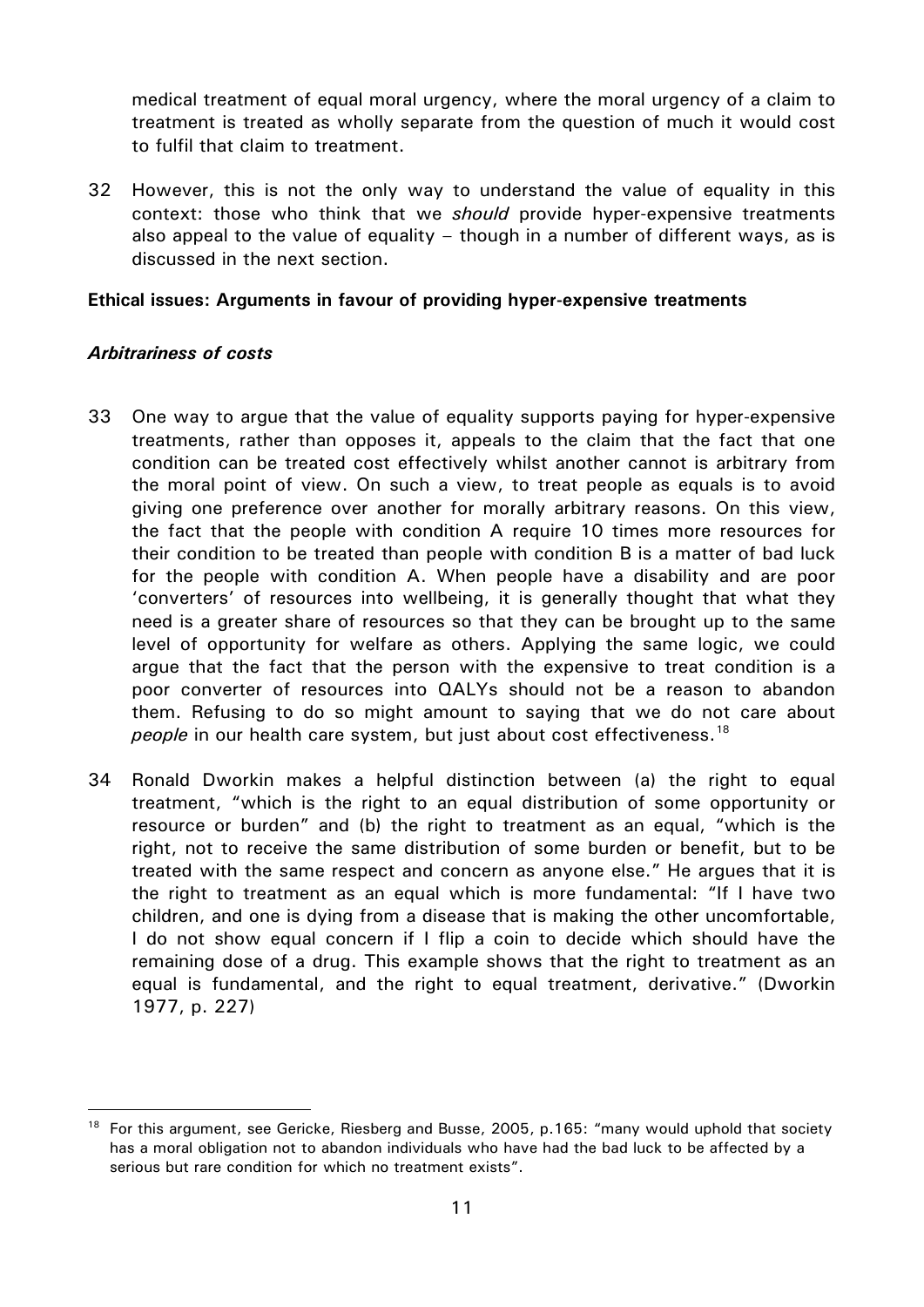#### *Rule of rescue*

35 It is often argued that there is a special moral obligation to save those who are in peril even though more good could be done if we were to deploy our resources more prudently. Albert Jonsen christened this response to such cases the *Rule of Rescue*:

Our moral response to the imminence of death demands that we rescue the doomed. We throw a rope to the drowning, rush into burning buildings to snatch the entrapped, dispatch teams to search for the snowbound. This rescue morality spills over into medical care, where our ropes are artificial hearts, our rush is the mobile critical care unit, our teams are the transplant services. The imperative to rescue is, undoubtedly, of great moral significance; but the imperative seems to grow into a compulsion, more instinctive than rational. (Jonsen, 1986, p. 174)

36 The rule of rescue would support paying for hyper-expensive treatments only in certain circumstances: whilst some or many of the people who could benefit from hyper-expensive drugs will be in a situation calling for rescue, not all will. The normative cogency of the rule of rescue is contested: intuitions about urgency and rescue are heavily affected by factors which seem to be morally arbitrary. (Jenni and Loewenstein 1997; McKie and Richardson 2003) For instance, they are more likely to be triggered by a large percentage of a small group in peril than a smaller percentage of a larger group. They are triggered by identifiable individuals (such as a group of trapped miners) rather than statistical lives (such as the numbers of miners who could be saved if we were to put in place better safety arrangements for the future).<sup>[19](#page-11-0)</sup> If one person's plight is made salient, then people will feel sympathy for them, and want to help them. However, other people whose plight has not been made salient will often have equally as strong, if not stronger, claims to aid. Michael Rawlins, the Chair of NICE, explained NICE's uneasiness with the rule of rescue by saying that its goal must be "to be fair to all the patients in the National Health Service, not just the patients with macular degeneration or breast cancer or renal cancer. If we spend a lot of money on a few patients, we have less money to spend on everyone else. We are not trying to be unkind or cruel. We are trying to look after everybody." (quoted in Steinbrook 2008).

#### *Priority to the worst off*

<u>.</u>

37 Many accounts of justice argue that we should give priority to those who are worst off. (Daniels, 2008) Such accounts of justice provide some support for paying for hyper-expensive treatments, insofar as many hyper-expensive low cost effectiveness treatments are for end-stage cancers, and it is plausible to think that people who are dying from cancer are amongst the worst off. However, not all hyper-expensive treatments are used on those who are

<span id="page-11-0"></span> $19$  This is something that charities have learned to use to their advantage: people will give more if they are asked to help a single child than to help many people thousands who are suffering.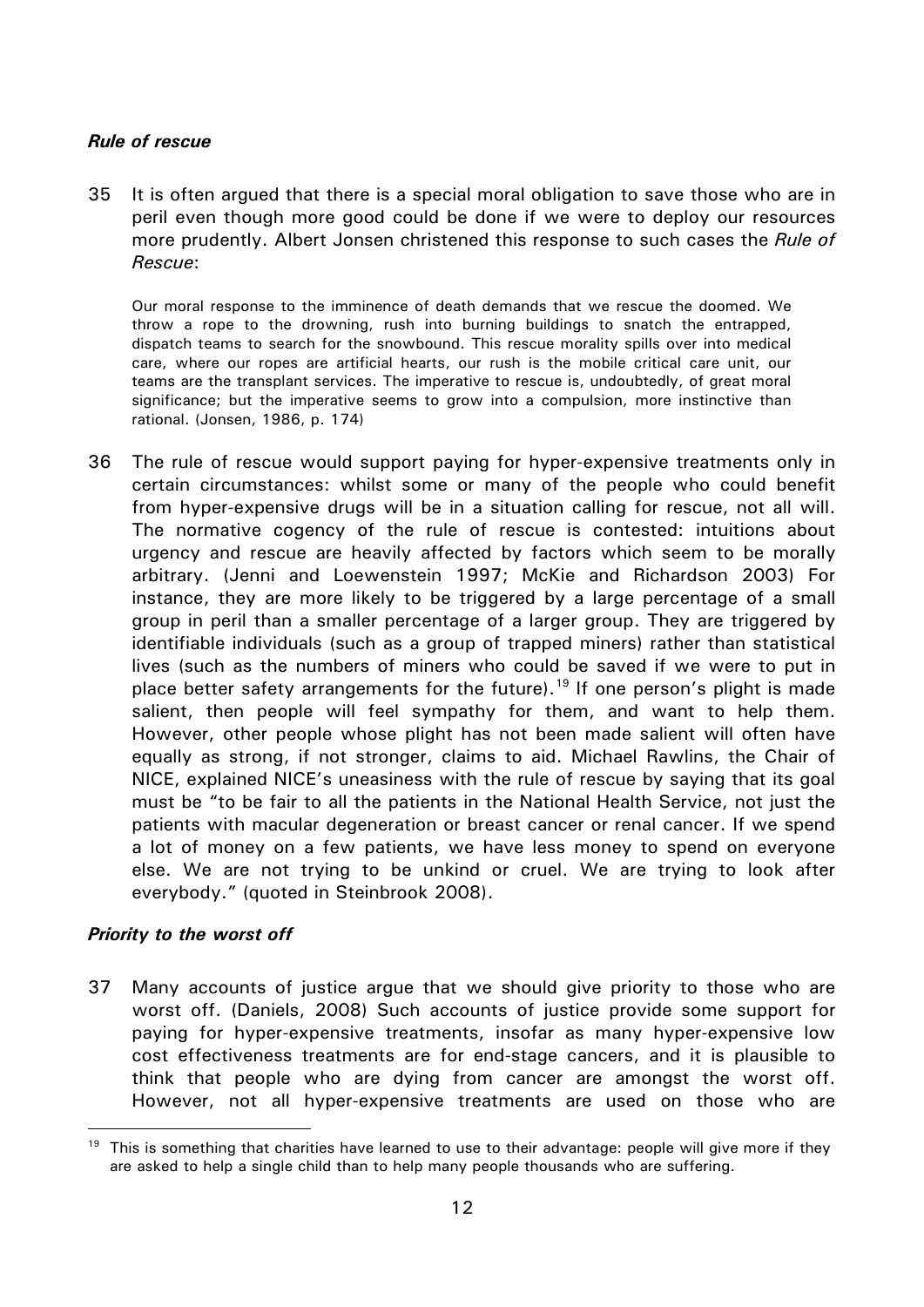amongst the worst off. So it is not clear that accounts of justice which give priority to the worst off would provide blanket support for providing treatment for all those with expensive to treat conditions.<sup>[20](#page-12-0)</sup>

#### *Priority to those who suffer brute bad luck*

38 Similarly other accounts of justice argue that there is something particularly problematic about people being left to suffer the ill effects of brute bad luck.<sup>[21](#page-12-1)</sup> (Dworkin, 2000) (Segall, 2010) Particular diseases such as Cystic Fibrosis and other genetic disorders look like quintessential examples of brute back luck and hence on this account these conditions would receive special priority. Given this account of justice, some hyper-expensive treatments would be justified if they addressed these conditions. However this, like the last argument, won't justify all hyper-expensive treatments, but only a limited subset – and one moreover, that will be difficult to delineate.

#### *Patient relative vs Treatment relative costing*

39 This paper has proceeded on the assumption that we should look at costs relative to specific treatments. However, this might be seen as an inappropriate way to conceptualise health care distribution. An alternative approach would be to focus on the costs of individual patients rather than treatments. The argument here is again equality based: by focusing on treatments rather than patients it is obscured that in some cases individual patients will require many relatively inexpensive treatments, such that the total cost of their treatment is considerably more than that of a hyper-expensive single treatment. It could be argued that to treat individuals equally, we ought to assess the costs of treating them, rather than the costs of treatments themselves. Indeed it might be argued that the cost effectiveness ratios of individual treatments cannot sensibly be determined since they often depend on and work in unison with other treatments being present.

#### *Incentives for research and patent expiry*

<u>.</u>

40 There could be great benefits from what are now hyper-expensive treatments becoming available generally in the future. However, if health care systems did not in general provide these hyper-expensive treatments, they might not be researched and brought onto the market in the first place. With regard to rare diseases, Hollis 2006 argues that:

sufferers of rare diseases will continue to suffer indefinitely without a commitment to funding drugs for those diseases at a rate higher than government funding for common diseases. Paying high prices today for rare disease drugs enables future low prices on the

<span id="page-12-0"></span><sup>&</sup>lt;sup>20</sup> Unless the argument could be made plausibly that having an expensive to treat condition per se makes you amongst the worst off.

<span id="page-12-1"></span> $21$  That is bad luck that proceeds from chance rather than as a foreseen possibility arising from the agents choices.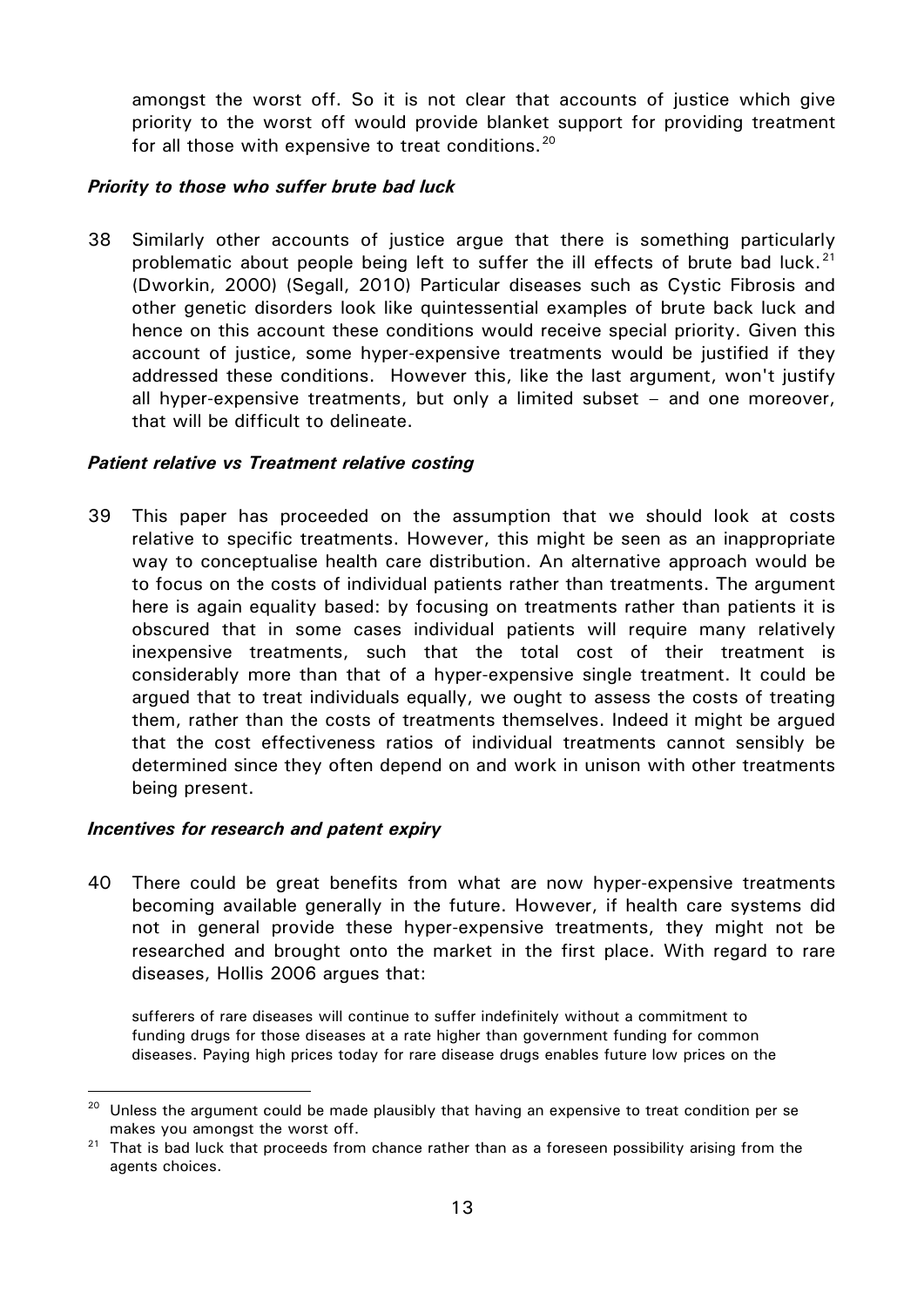same drugs, following patent expiry (or perhaps after the insurer has paid a reasonable share of innovation costs). Those expensive drugs will become less expensive in the future – but only if they are developed. (Hollis, 2006)

41 Whilst the UK is a sizable market for pharmaceuticals, it currently comprises only 3.5% of the world market for pharmaceuticals. In view of this it seems unlikely that decisions taken by the UK government will, by themselves, make the difference between whether it is economically worthwhile to develop a particular drug or not. This raises a number of questions: does the NHS have an ethical duty to pay very high prices for drugs now in order to support future drug development? Would refusal to do so amount to unfairly taking advantage of those healthcare systems which do buy hyper-expensive drugs?

#### *Doctor-patient relationship*

42 A final argument that might be put in favour of supplying hyper-expensive treatments is that if doctors themselves become involved in cost-containment measures, this would undermine the doctor-patient relationship: patients would no longer be able to believe that their doctor is offering them the best treatment available. (Hunter, 2007) Such a fear depends in large part on how rationing is performed: if rationing is performed as at present through cost effectiveness analysis at a national level, and only those treatments which meet the required incremental cost effectiveness are recommended for use in the NHS, then doctors are still able to prescribe the treatment that they think best (of those that are available), and there is no sense that it is the doctor who is acting as a gatekeeper or contrary to the interests of the patient. However, if rationing was performed by doctors (as would be the case under the current proposals around GPs commissioning care), then this would become a much more live issue.

#### **Legal Issues**

43 A number of legal issues may arise as challenges which might affect the debate about hyper-expensive treatments or block various policy options. These include: the possibility of challenges to resource allocation decisions under judicial review; potential incompatibility of resource allocation policies with the Human Rights Act, the role of EU orphan drugs regulation, and the limits that international trade agreements such as the Trade Related Aspects of Intellectual Property agreement place on governmental discretion.

#### *Judicial review*

44 Judicial review scrutinises the *legality* rather than the merits of decisions. There are a limited number of grounds on which judicial review of a resource allocation can be made: that the authority making the resource allocation decision acted outside of its statutory powers, that it acted irrationally (its decision was so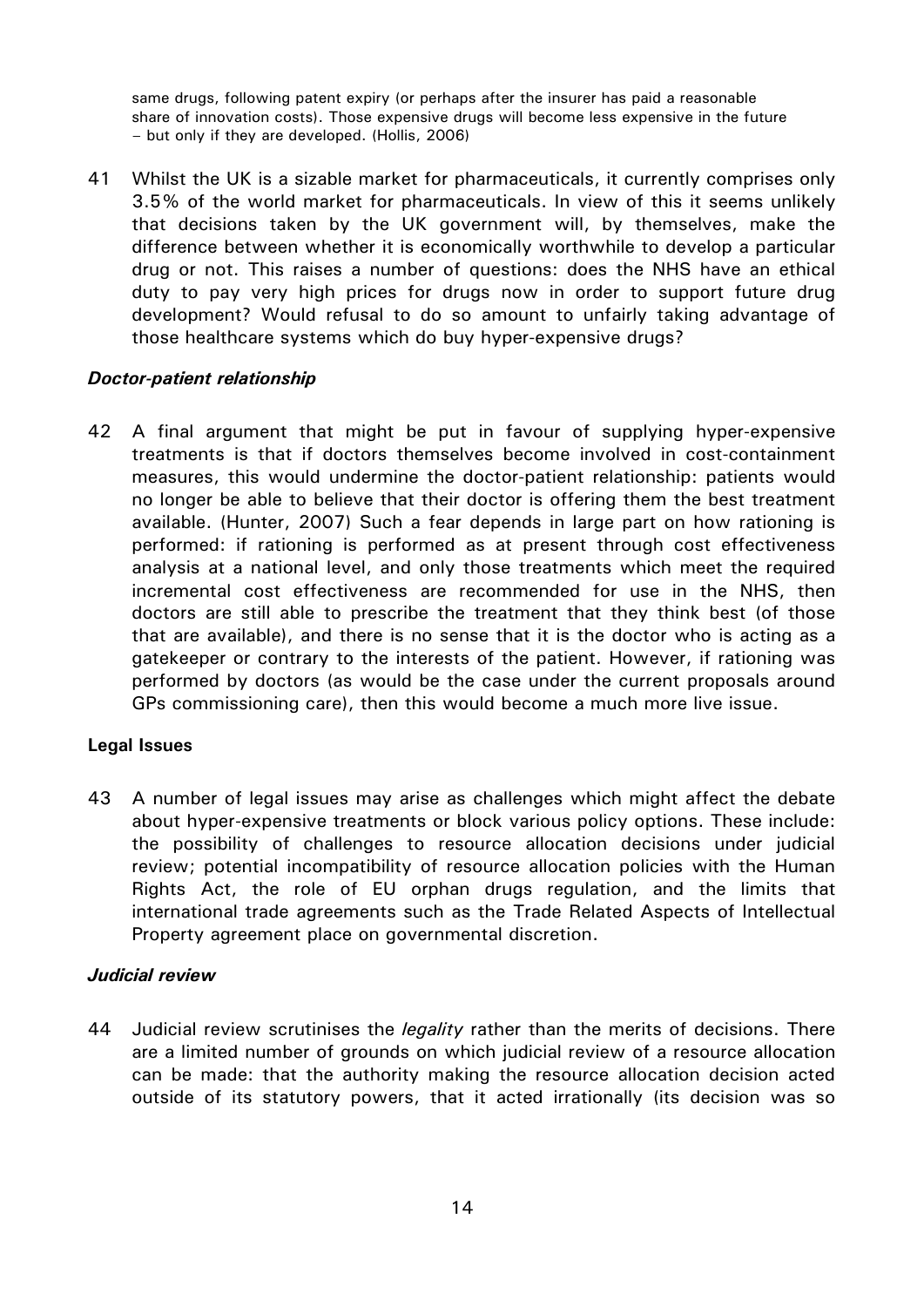unreasonable that no reasonable authority could have made the same decision<sup>[22](#page-14-0)</sup>), or that it infringed the applicant's rights under the Human Rights Act.

- 45 There have been a number of cases in the UK in which persons or representatives of persons who have been denied medical treatment for reasons of resource scarcity have sought judicial review of the decision. The courts have rarely found that healthcare resource allocation decisions meet the standard of irrationality. There have been some recent cases where policies that a particular drug will be funded only in exceptional cases have been tested, and in a few cases criteria for exceptionality have been found unreasonable. Burnet J laid down the following as the legal principles that should be followed:
- 46 The legal principles that are in play are not controversial:

a. When an NHS body makes a decision about whether to fund a treatment in an individual patient's case it is entitled to take into account the financial restraints on its budget as well as the patient's circumstances.

b. Decisions about how to allocate scarce resources between patients are ones with which the Courts will not usually intervene absent irrationality on the part of the decision-maker. There are severe limits on the ability of the Court to intervene.

c. The Court's role is not to express opinions as to the effectiveness of medical treatment or the merits of medical judgment.

d. It is lawful for an NHS body to decide to decline to fund treatment save in exceptional circumstances, provided that it is possible to envisage such circumstances.<sup>[23](#page-14-1)</sup>

# *Human Rights Act*

47 The Human Rights Act 1998 gave further effect in UK law to the European Convention on Human Rights (ECHR). ECHR does not recognise the right to health as a specific right.<sup>[24](#page-14-2)</sup> Articles of the Human Rights Act which might provide support for legal challenge to healthcare resource allocation decisions include Article 2 (right to life), Article 3 (right not to be subjected to inhuman or degrading treatment), Article 8 (right to respect for one's private and family life), and Article 14 (right not to be discriminated against). As in domestic cases, the European Court of Human Rights has been reluctant to intervene in decisions made by public authorities: in *Osman* it found that the right to life "must be

-

<span id="page-14-0"></span><sup>22</sup> This is the standard that is usually known as Wednesbury unreasonableness, following *Associated Provincial Picture Houses v Wednesbury Corporation* [1948] 1 KB 223.

<span id="page-14-1"></span><sup>23</sup> [2008] EWHC 1908 (Admin).

<span id="page-14-2"></span><sup>&</sup>lt;sup>24</sup> For a good overview of which legal systems provide formal protection for health as a human right, see Backman et al (2008).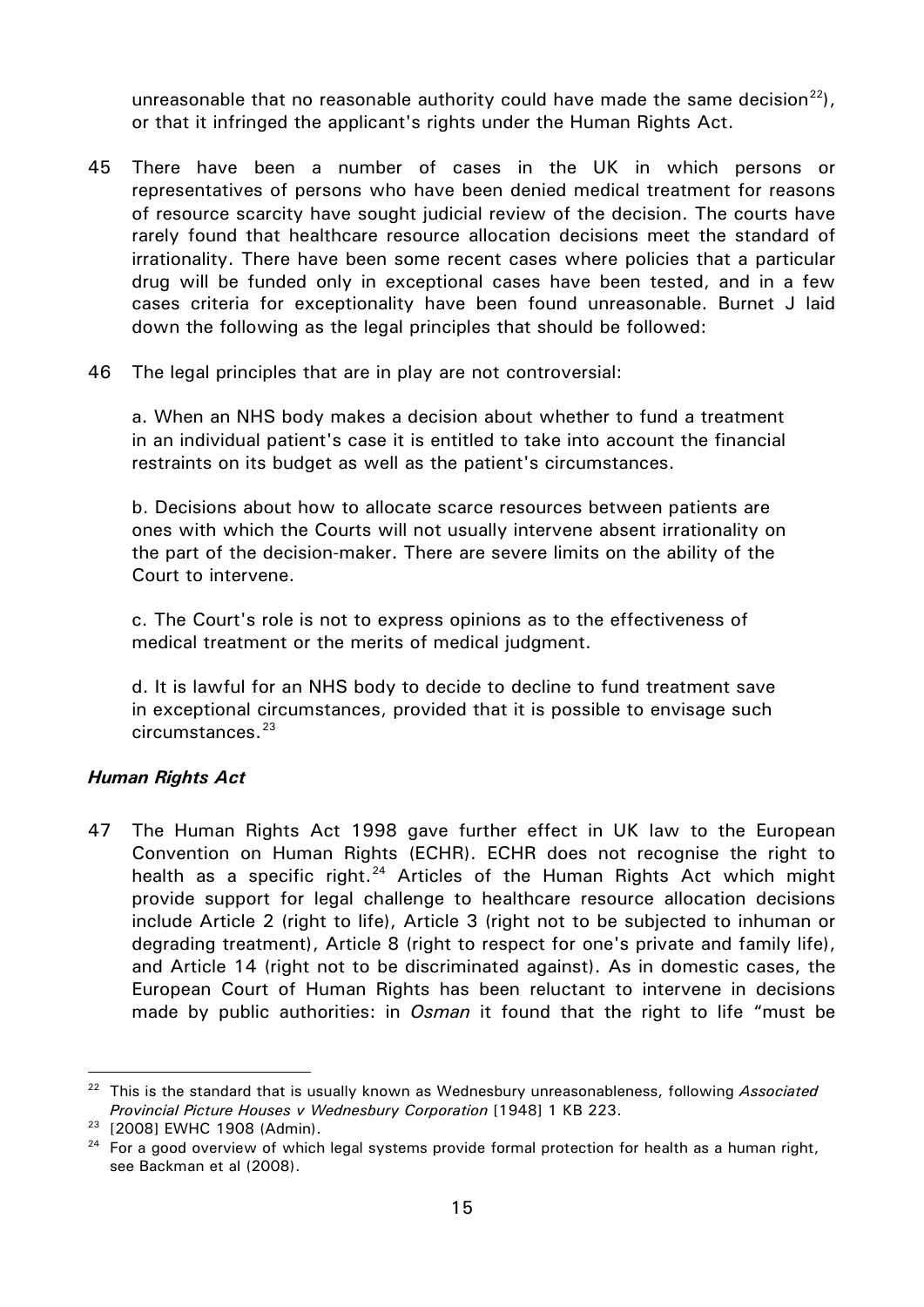interpreted in a way which does not impose an impossible or disproportionate burden on the authorities"<sup>[25](#page-15-0)</sup>

## *EU regulation*

-

48 At the EU level, the most relevant instruments are the European Regulation on Orphan Medicinal Products Regulation (EC) No 141/2000, which provides extra incentives for the production of drugs for rare diseases. It has recently been argued that these regulations make it too easy for companies to make large profits without doing substantive new work, by redesignating drugs which had previously been in off-licence use for rare diseases as orphan drugs. (Roos et al 2010). The EU Competition Commission looked at pharmaceutical pricing, and produced a major report in 2009: it recommended a review of EU rules on pricing and reimbursement, and also investigated ways in which generic versions of patented drugs could be brought to market more quickly.<sup>[26](#page-15-1)</sup>

#### *Trade Related Aspects of Intellectual Property*

- 49 The UK, through its membership of the World Trade Organisation, is a signatory to the Trade Related Aspects of Intellectual Property (TRIPS) agreement. TRIPS stipulates minimum standards of intellectual property protection worldwide, and sets strict limits on governments' ability to force pharmaceutical companies to supply drugs at affordable prices, by for example compulsorily licensing patents.<sup>[27](#page-15-2)</sup>
- 50 In summary, the following legal questions are relevant. Are legal challenges to policies which deny access to hyper-expensive treatments likely to succeed? Does the EU Orphan Drugs Regulation require reform? And does TRIPS give governments enough discretion to control pharmaceutical prices?

<span id="page-15-0"></span><sup>25</sup> *Osman v UK* (Case 87/1997/871/1083) [1999] 1 FLR 193. Even in countries which do have the human right to health incorporated into their constitution (such as South Africa), courts have not interpreted this as a right for each person to have whatever resources are necessary to meet his or her medical needs. In the leading South African case Soobramoney, the court found that Soobramoney's right to health was not violated by a system of resource allocation which denied him access to renal dialysis. It was enough that there was a reasonable and non discriminatory system of prioritisation for dialysis: there was no requirement under the right to health that everyone who required dialysis should be able to receive it. Soobramoney v Minister of Health (Kwazulu-Natal) (CCT32/97) [1997] ZACC 17; 1998 (1) SA 765 (CC); 1997 (12) BCLR 1696 (27

<span id="page-15-1"></span>November 1997)<br><sup>26</sup> For the materials produced by the commission, see

<span id="page-15-2"></span>[http://ec.europa.eu/competition/sectors/pharmaceuticals/inquiry/index.html.](http://ec.europa.eu/competition/sectors/pharmaceuticals/inquiry/index.html)<br><sup>27</sup> This is a severe problem for developing countries, for whom providing even quite averagely expensive drugs raise the same problems that hyperexpensive treatments raise for the NHS.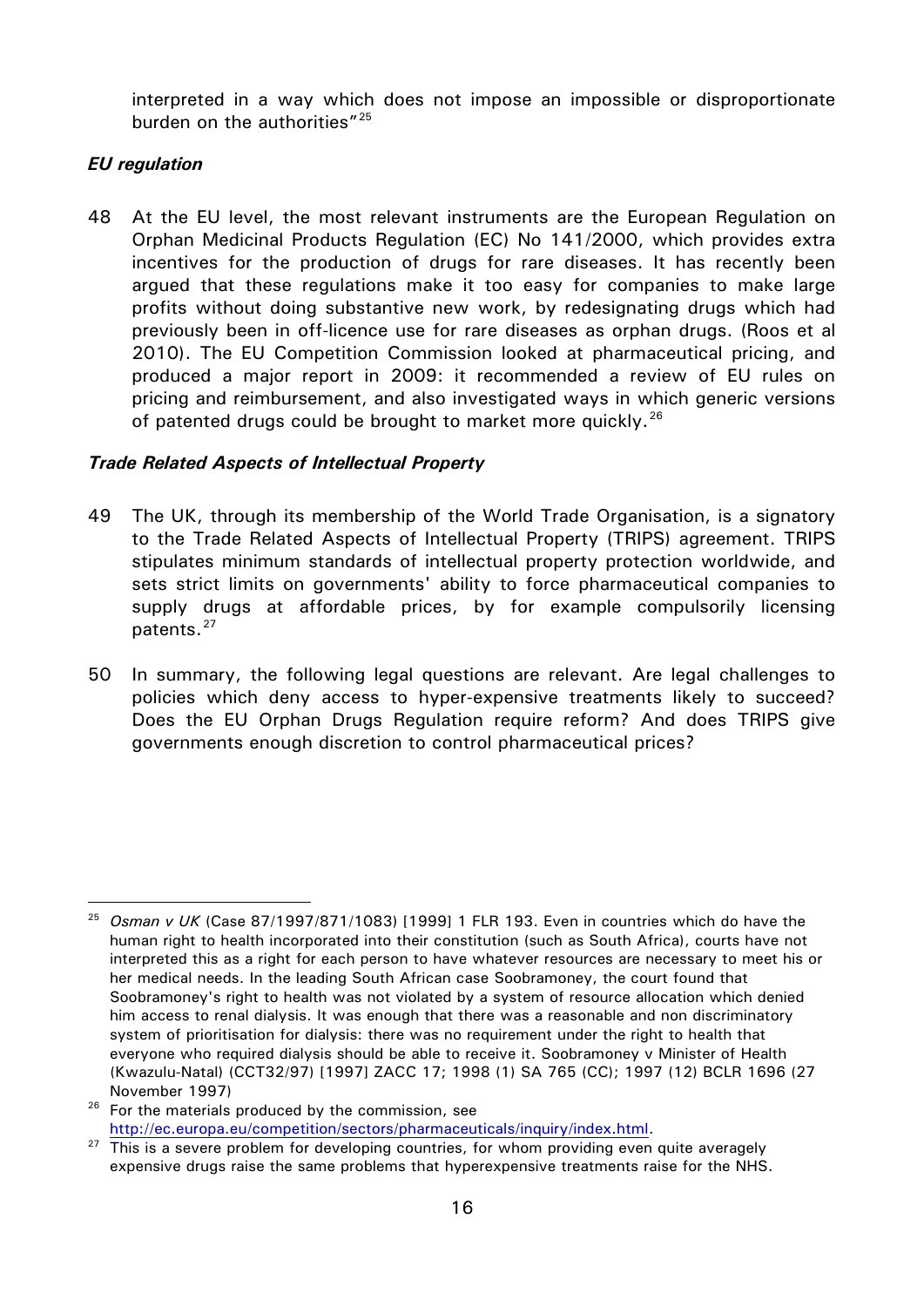#### **Potential Policy Implications and Solutions**

#### *Politics and public opinion*

<u>.</u>

- 51 It is clear that the topic of paying for hyper-expensive treatments is one in which there is great public interest. Decisions by NICE concerning Herceptin and Avastin occupied the front page of newspapers for days; and as a result of these and similar decisions NICE has been subject to some sustained vilification. (Hawkes, 2008). It is notable that this debate, as it has taken place even in the quality press, has rarely engaged with the opportunity costs of providing hyperexpensive treatments. It would seem that the case for the moral legitimacy of cost effectiveness analysis in health has not yet even been understood, let alone accepted, by the majority of the population. This opens up important questions about the relative roles of expertise (in health economics and/or bioethics) and public opinion in setting public policy for health resource allocation.
- 52 The current government's £200 million cancer drugs fund illustrates the fault lines of the public debate well. In 2010 David Cameron announced a fund of £200 million to pay for cancer treatments which had been refused by NICE on the grounds of poor cost effectiveness. This was not new money into the NHS, but funded out of cuts elsewhere to the NHS budget. This policy was treated generally favourably in the mainstream media, but was denounced in no uncertain terms in *The Lancet*:

A very modern triumph of political expediency over rationality…. what this fund represents is not the victory for patient groups that some believe. Rather, it is the product of political opportunism and intellectual incoherence…let us be clear: it not only undermines NICE, it undermines the entire concept of a rational and evidence-based approach to the allocation of finite health-care resources. (Lancet 2010)

- 53 This suggests that there are both great political opportunities and some potential dangers for a report taking on the issue of hyper-expensive treatments. There are opportunities, in as much as the area would very much benefit from a calm and authoritative voice. But there are also dangers in so far as the issues are so polarised and so contentious that it will be hard to reach a national consensus on the issue.
- 54 One way to attempt to break the deadlock could be to focus on alternative pricing models for hyper-expensive treatments which would not force a binary 'fund or not fund'-decision. As the next subsection explores, such schemes show promise as they allow the pharmaceutical company some room to in effect negotiate a more affordable price in the UK without having to lower the headline price of the drug.  $28$

<span id="page-16-0"></span><sup>&</sup>lt;sup>28</sup> Companies are very reluctant to reduce the headline price for the drug in one country because this then gives health systems in other countries leverage to demand lower prices as well. In the orphan drugs market, companies have preferred to give away fairly large amounts of their orphan drugs to poorer countries than to adopt differential pricing. See Roos, Hyry and Cox (2010).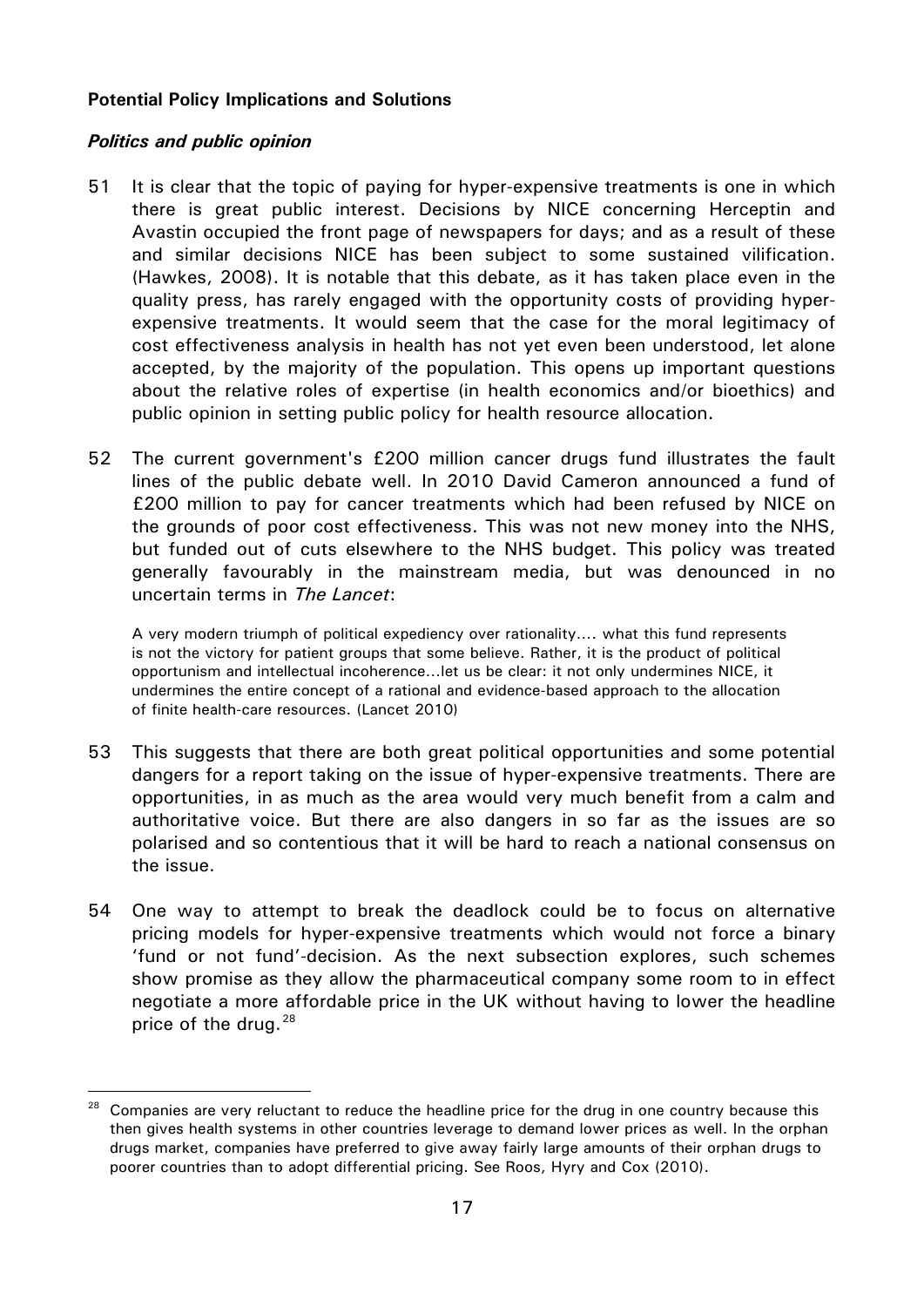#### *Alternative Pricing Models*

55 Alternative pricing models have been suggested as ways of solving the problem of hyper-expensive treatments, typically by more closely marrying the price paid with the effectiveness of the treatment. There have been three significant suggestions of models of how to do this, largely emerging from industry, seeking the funding of drugs that otherwise would not receive funding according to NICE guidelines.

#### *Pricing on Results*

- 56 One aspect of the lack of cost effectiveness for some of the hyper-expensive treatments is that they are low yield, i.e. while they are highly beneficial for a small subset of patients with the disease or disorder, for most patients with the condition they have no or minimal beneficial effects. It has been suggested that these drugs should be paid for only when they are effective. This has been trialled with a few drugs in the UK, notably, Velcade, a bone marrow cancer drug. (Lansley, 2008). Pricing on results could be achieved either through individual negotiation between NICE and pharmaceutical companies on a case by case basis, or more radically as a general policy for drug pricing in the UK.
- 57 However, there are limitations to this approach: while it does associate clinical effectiveness with payment for the treatment it does not necessarily restrain the cost of the treatment. If this model were generally adopted, pharmaceutical companies might, reasonably, increase their costs across the board to crosssubsidise the treatments which fail, just as the present cost of drug development does not only include the cost of developing the successful drug, but also those drugs which were not successfully brought to market. Pricing on results also does not ensure that the delivery of the drug is cost effective, merely that it is therapeutically beneficial: of course, there may have been other more therapeutically beneficial ways of spending the resources allocated to that treatment. Nonetheless, there may be ways that the approach can be modified, for example by linking the size of the payment directly to cost effectiveness that would address some of these concerns.

#### *Copayment*

- 58 Another model which has been proposed in some cases is a copayment model, where for example the NHS pay up to the £30000 threshold and the pharmaceutical company cover any other costs over this limit. This may be done for example via the NHS covering a certain number of treatments with the company providing any further treatments if they are needed, as was the case with Lucentis – a monoclonal antibody fragment used to treat age-related macular degeneration.
- 59 While this does allow the NHS to contain costs to its threshold it does still allow the introduction of relatively cost-ineffective treatments. Lucentis provides a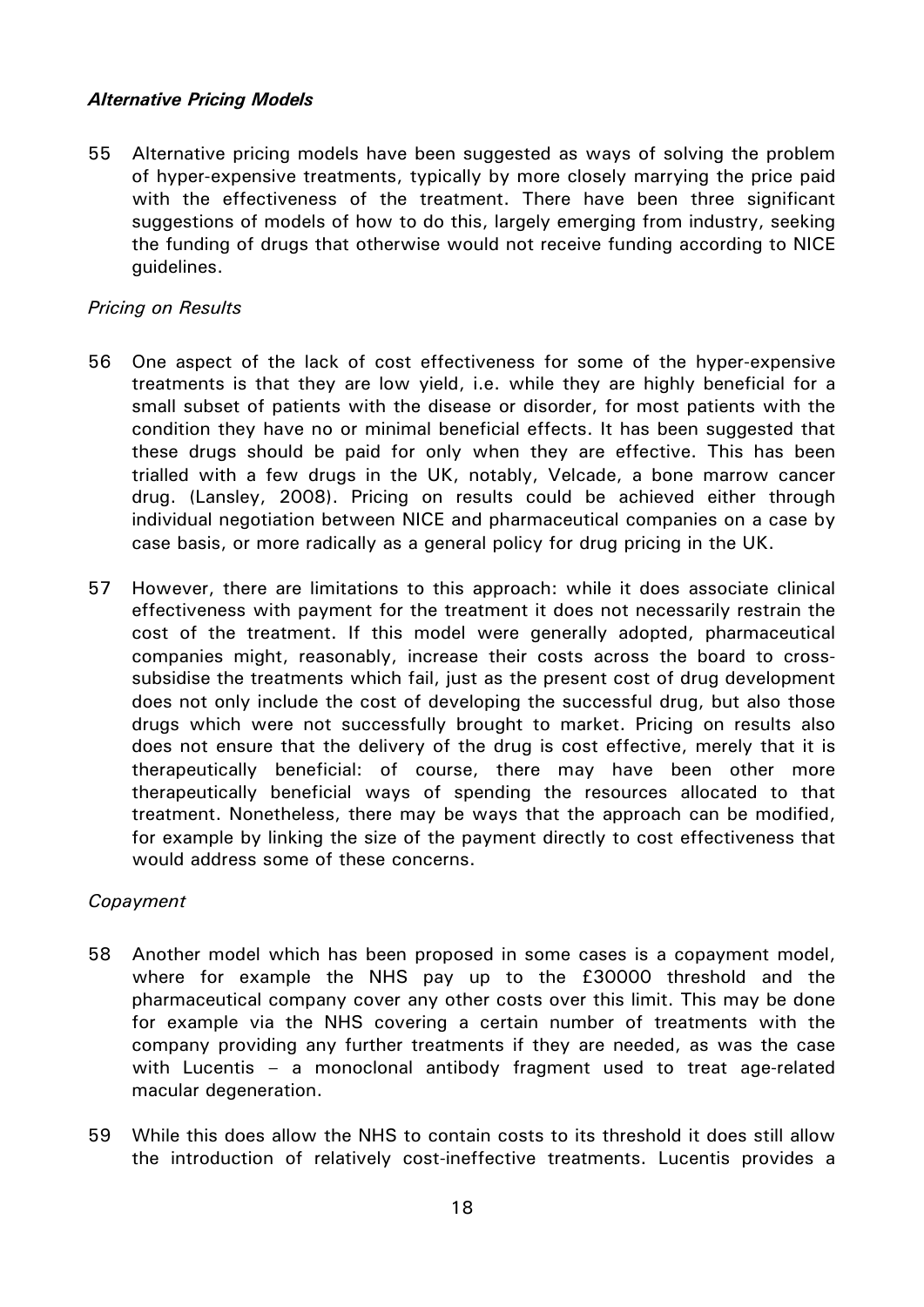perfect example of this. In the States controversy about it has developed as the company who developed it, has another drug, Bevacizumab which has been shown to be as effective at treating macular degeneration but at a cost of \$42 a dose as opposed to a cost of over \$1,593 a dose if Lucentis is opted for.<sup>[29](#page-18-0)</sup> The company has resisted seeking approval for Bevacizumab for use in treating macular degeneration, presumably to protect the profits of Lucentis. (Pollack, 2010; Subramanian et al, 2010) Hence while copayments ought to be explored, there are still challenges here to be met.

#### *Top Up Payments*

<u>.</u>

- 60 Another option is allowing patients to share the costs of hyper-expensive treatments, by either paying directly or through private health insurance for the additional cost of treatments beyond the £30000 cut off point established by NICE. While this has been used by some trusts in the UK as a means of funding hyper-expensive cancer drugs in particular, it became controversial in 2008, leading to the government banning it because it was felt to contradict the spirit of the NHS. (Weale et al, 2010). Nonetheless there is a strong prima facie argument for at least exploring this possibility: society allows people to expend private resources to indirectly improve their health outcomes in terms of the food they eat or exercise regimes and it could be asked what makes expending money to directly improve health different.
- 61 However, experience from the US where top up payments are commonly used by insurance companies to fund expensive treatments might give reason to be cautious. A 2007 meta-analysis concluded:

Increased cost sharing is associated with lower rates of drug treatment, worse adherence among existing users, and more frequent discontinuation of therapy… For some chronic conditions, higher cost sharing is associated with increased use of medical services, at least for patients with congestive heart failure, lipid disorders, diabetes, and schizophrenia. (Goldman et al, 2007)

#### *Role of NICE and Prioritisation of Health Care in the UK*

62 The largest policy issue raised by hyper-expensive treatments is the role that NICE presently plays and how health care in the UK ought to be allocated and prioritised. As noted above, NICE has come under considerable challenge and public vilification for not recommending the funding of hyper-expensive treatments, and furthermore its role and effectiveness may be reduced in the present restructuring of the NHS and the potential devolution of health care allocation to GPs. This might be thought to be particularly pressing since Health Care Professionals have historically not been willing to engage in costcontainment exercises, seeing their professional obligation as being to providing the patient in front of them the best possible standard of care. (Hunter, 2007)

<span id="page-18-0"></span><sup>&</sup>lt;sup>29</sup> Bevacuzumab (Avastin) is much more cost effective for macular degeneration than it is for colorectal cancer, as only a very small dose is required for its effective use in macular degeneration.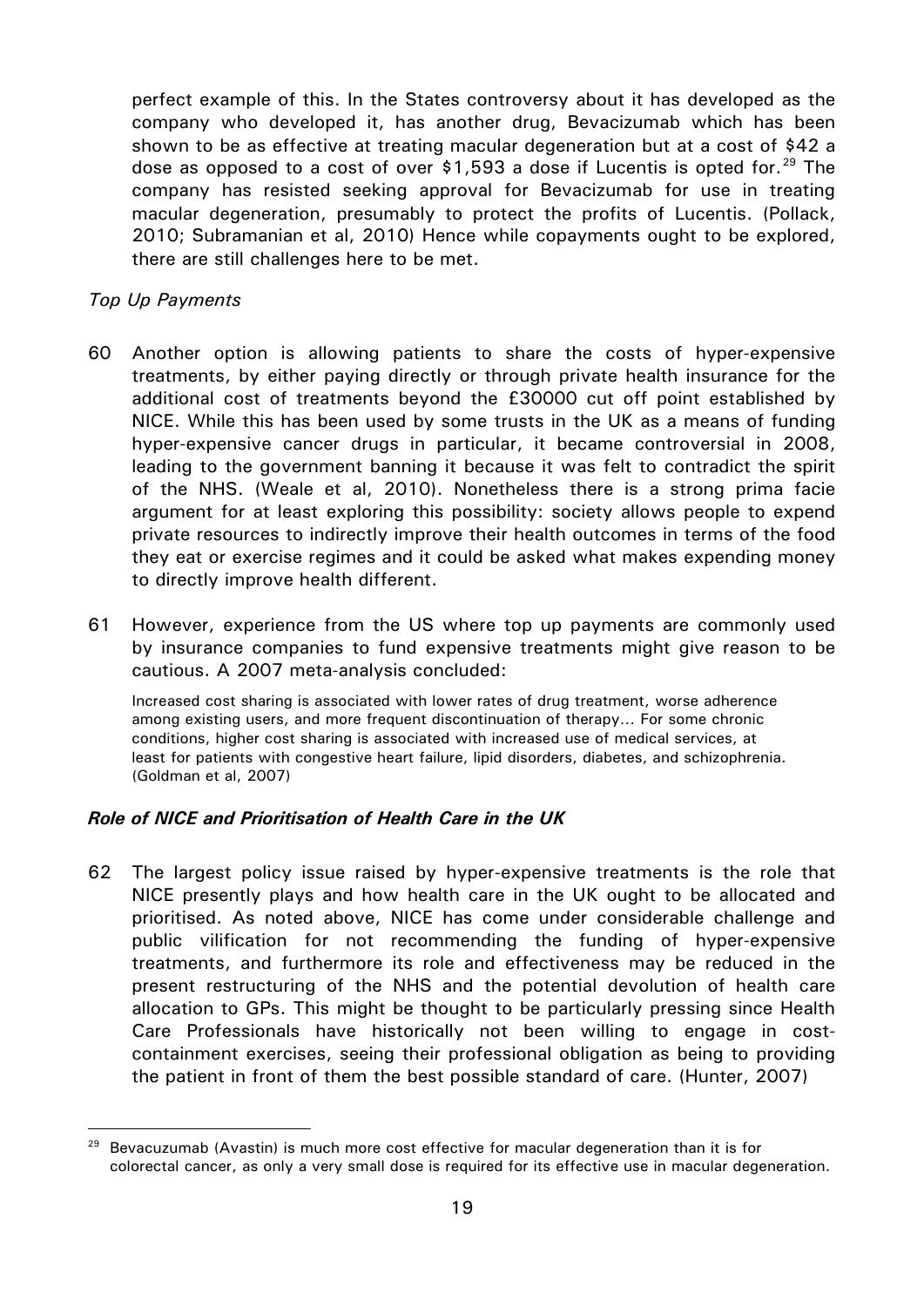63 Hence, hyper-expensive treatments raise the question of which institutional setting – NICE, physician consortia – is the best way to manage healthcare costs, and also the broader question of the best way to conceptualise and approach healthcare prioritisation in the UK.

# **Summary**

64 It should be clear from this briefing paper that hyper-expensive treatments raise a number of pressing ethical and policy issues that need to be addressed and resolved.

Some of the questions raised by issues set out in this document include:

- What are the obligations of the NHS when it comes to paying for hyperexpensive treatments?
- Is it exploitative for drug companies to seek to maximise their profits by charging whatever prices they think the market will bear?
- Are there any ethical issues which arise for hyper-expensive treatments which are cost-effective?
- Are there any additional ethical issues which arise for hyper-expensive treatments which are cost-ineffective?
- Are there any additional ethical issues which arise for hyper-expensive treatments which are not drug based?
- Why is there such little public acceptance of NICE's judgements regarding hyper-expensive and other treatments, and should this influence decision making in regards to health care provision?
- Is there something special about particular diseases or patients that provides special justification for providing hyper-expensive treatments in these cases?
- Do alternative pricing models resolve issues raised by hyper-expensive treatments, or introduce new issues?
- Does the NHS have an ethical duty to pay very high prices for drugs now in order to support future drug development?

Some broader questions that are touched upon include:

- How should we measure and weigh the health benefits of treatments?
- How should the value of health and healthcare be compared and weighed against other values in regards to public expenditure?
- What role should cost-effectiveness have in considering healthcare funding and distribution?
- What does it mean to treat people as equals when it comes to the allocation of scarce healthcare resources?
- How should healthcare resources be allocated when they cannot be provided for all of those who need them?
- Is NICE is the best way to manage healthcare costs in the UK  $-$  if not, then what is the best way to conceptualise and approach healthcare prioritisation in the UK?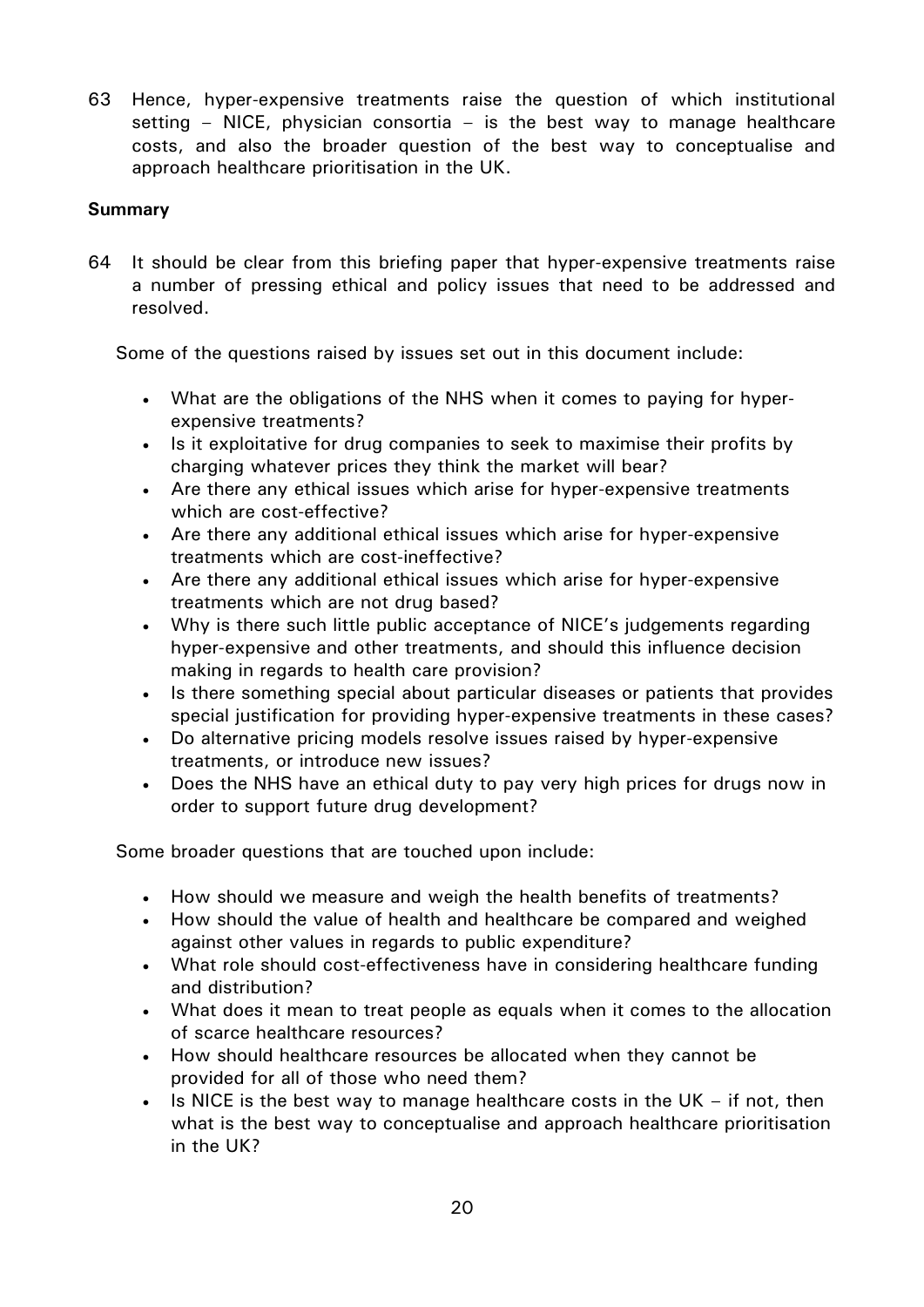# **References**

Adams, C. P. & Brantner, V. V, (2006). "Estimating The Cost Of New Drug Development: Is It Really \$802 Million?" *Health Affairs* 25.2: 420–428.

Brickman, P. Coates, D. & Janoff-Bulman, R. (1978). " Lottery winners and accident victims: is happiness relative?" *Journal of Personality and Social Psychology* 36. 8 (Aug. 1978). PMID: 690806, pp. 917–927.

Cystic Fibrosis Foundation (2006). New Statistics Show CF Patients Living Longer. *Cystic Fibrosis Foundation,* available from:

[http://www.cff.org/home/index.cfm?ID=6532&blnShowBack=True&idContentType](http://www.cff.org/home/index.cfm?ID=6532&blnShowBack=True&idContentType=767)  $=767$ 

Department of Health (2009). *The Pharmaceutical Price Regulation Scheme 2009*, available from

[http://www.dh.gov.uk/prod\\_consum\\_dh/groups/dh\\_digitalassets/documents/digitalass](http://www.dh.gov.uk/prod_consum_dh/groups/dh_digitalassets/documents/digitalasset/dh_098498.pdf) [et/dh\\_098498.pdf](http://www.dh.gov.uk/prod_consum_dh/groups/dh_digitalassets/documents/digitalasset/dh_098498.pdf)

Department of Health (2010). *A new value-based approach to the pricing of branded medicines - a consultation*

[http://www.dh.gov.uk/prod\\_consum\\_dh/groups/dh\\_digitalassets/@dh/@en/documents](http://www.dh.gov.uk/prod_consum_dh/groups/dh_digitalassets/@dh/@en/documents/digitalasset/dh_122793.pdf) [/digitalasset/dh\\_122793.pdf](http://www.dh.gov.uk/prod_consum_dh/groups/dh_digitalassets/@dh/@en/documents/digitalasset/dh_122793.pdf)

Daniels, N. (1994). "Four unsolved rationing problems. A challenge", *The Hastings Center Report* 24(4): 27-29.

Daniels, N. (2008), *Just Health: Meeting Health Needs Fairly*, Cambridge: Cambridge University Press.

Dickson, M. and Gagnon, J. P. (2004). "Key factors in the rising cost of new drug discovery and development", *Nature Reviews Drug Discovery* 3.5: 417–429.

DiMasi, J., Hansen, R. W. and Grabowski, H. G. (2003). "The price of innovation: new estimates of drug development costs" *Journal of Health Economics* 22.2: 151– 185.

Dolan, P. (1997). " Modeling Valuations for EuroQol Health States", *Medical Care* 35(11): 1095-1108.

Dworkin, R. (2000). *Sovereign Virtue: The Theory and Practice of Equality*. Harvard University Press.

Dworkin, R. (1977). *Taking Rights Seriously.* Cambridge, MA: Harvard University Press.

Gericke, C.A. Riesberg, A. & Busse, R. (2005) "Ethical issues in funding orphan drug research and development" *Journal of Medical Ethics*, 31(3), pp.164-168.

Godlee, F. (2010). "Stop exploiting orphan drugs," *British Medical Journal*, 341(nov17 2), p.c6587-c6587.

Gold, M., Stevenson, D., & Fryback, D. (2002) " HALY S AND QALY S AND DALY S, OHMY: Similarities and Differences in Summary Measures of Population Health" *Annual Review of Public Health* 23. 1, p. 115-134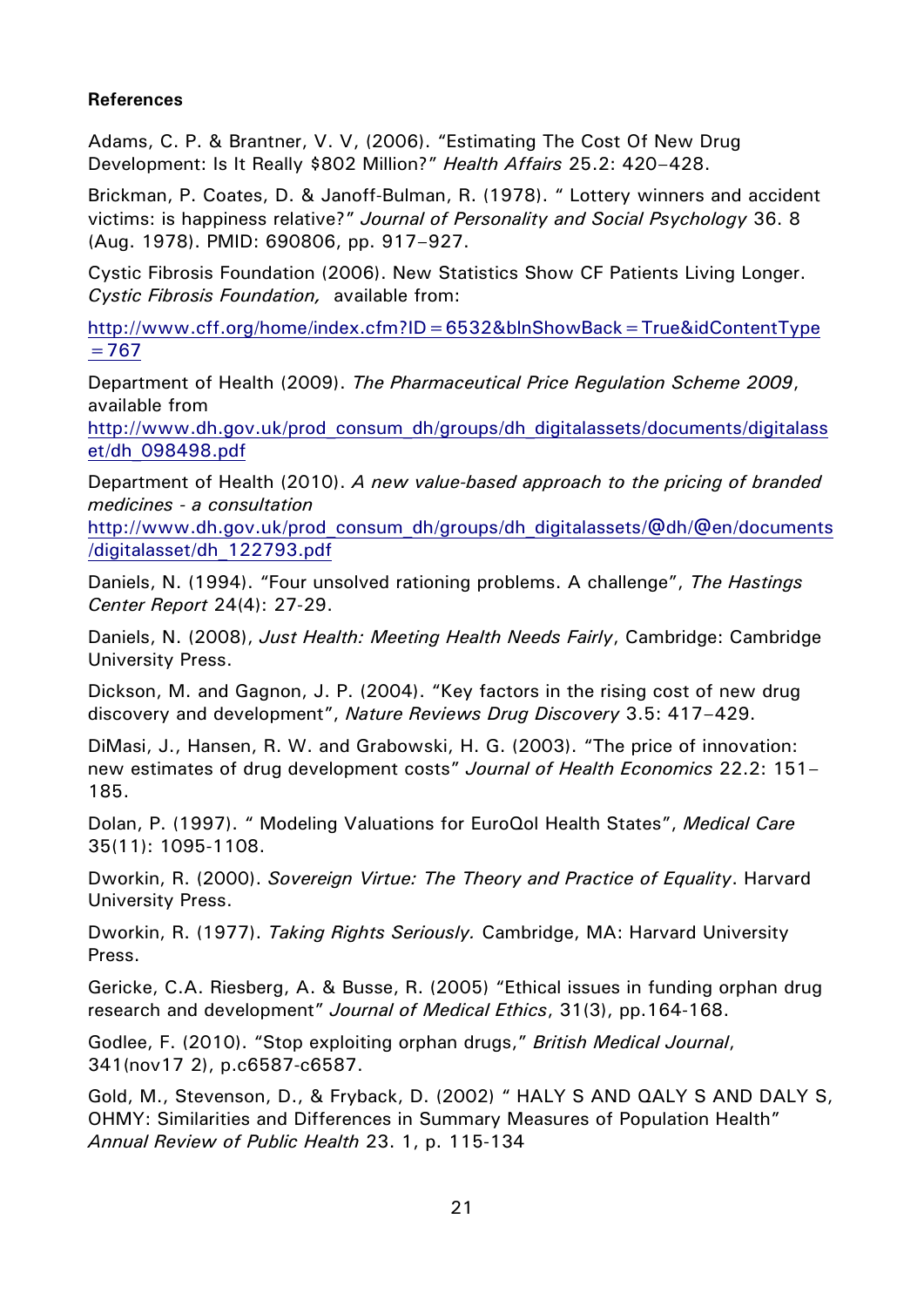Goldman, D. P. Joyce, G. F. & Zheng, Y. (2007). [Prescription drug cost sharing:](http://jama.ama-assn.org/cgi/content/short/298/1/61)  [associations with medication and medical utilization and spending and health.](http://jama.ama-assn.org/cgi/content/short/298/1/61) *Journal of the American Medical Association* 298:61-69.

Hawkes, N. (2008). "Why Is the Press so Nasty to NICE?" *British Medical Journal*, 337, a1906-a1906.

Hawkes, N. & Cohen, D. (2010). "What makes an orphan drug?" *British Medical Journal*, 341(nov16 5), p.c6459-c6459.

Hollis, A. (2006). "Drugs for Rare Diseases: Paying for Innovation" in *Health Services Restructuring in Canada: New Evidence and New Directions*. Ed. by Charles M. Beach, Richard P. Chaykowski and S.E.D. Shortt. 1st ed. Queen's University.

Hughes, J. (2005). "Palliative Care and the QALY Problem," *Health Care Analysis* 13(4): 289–301.

Hunter, D (2007). ["Am I my Brother's Gatekeeper? Professional Ethics & the](http://jme.bmj.com/cgi/content/short/33/9/522?keytype=ref&ijkey=q2dE5JixMyzz2IS)  [Prioritisation of](http://jme.bmj.com/cgi/content/short/33/9/522?keytype=ref&ijkey=q2dE5JixMyzz2IS) Health Care". *Journal of Medical Ethics*. 33: 522-526.

Jenni, K. & Loewenstein, G. (1997). "Explaining the Identifiable Victim Effect," *Journal of Risk and Uncertainty* 14.3: 235–257.

Jonsen, A. R. (1986). "Bentham in a Box: Technology Assessment and Health Care Allocation", *Law, Medicine and Health Care* 14: 172-4.

Lansley, A. (2008). "Nice doesn't have to be nasty" *The Telegraph*, 10 Sep 2008. Available from:

[http://www.telegraph.co.uk/news/politics/conservative/2778257/Nice-doesnt-have](http://www.telegraph.co.uk/news/politics/conservative/2778257/Nice-doesnt-have-to-be-nasty.html)[to-be-nasty.html](http://www.telegraph.co.uk/news/politics/conservative/2778257/Nice-doesnt-have-to-be-nasty.html)

The Lancet, (2010). "New £50 Million Cancer Fund Already Intellectually Bankrupt" *The Lancet*, 376: 389.

Mann, J. (1997). "Medicine and Public Health, Ethics and Human Rights" *Hastings Center Report* 27 (3), 6-13.

Marmot, M. G. & Smith, D. G. (1991). "Health inequalities among British civil servants: The Whitehall II study" *The Lancet* 337: 1387-93.

Marmot, M. (2005). "Social Determinants of Health Inequalities" *The Lancet*, 365: 1099-1104.

McCabe, C. Claxton, K, & Tsuchiya, A. (2005). "Orphan drugs and the NHS: should we value rarity?" *British Medical Journal*, 331(7523): 1016-1019.

McKie, J. & Richardson, J. (2003). "The Rule of Rescue" *Social Science & Medicine*  56.12: 2407–2419.

Moore, W. (2007) "Keeping mum" *British Medical Journal* 334, no. 7595: 698-a.

NICE, (2010) *Nice Technology Appraisal 212: Bevacizumab in combination with oxaliplatin and either fluorouracil plus folinic acid or capecitabine for the treatment of metastatic colorectal cancer*. Available from:<http://guidance.nice.org.uk/TA212>

Nuffield Council on Bioethics (2003), *Pharmacogenetics: The ethical issues*. Nuffield Council on Bioethics.